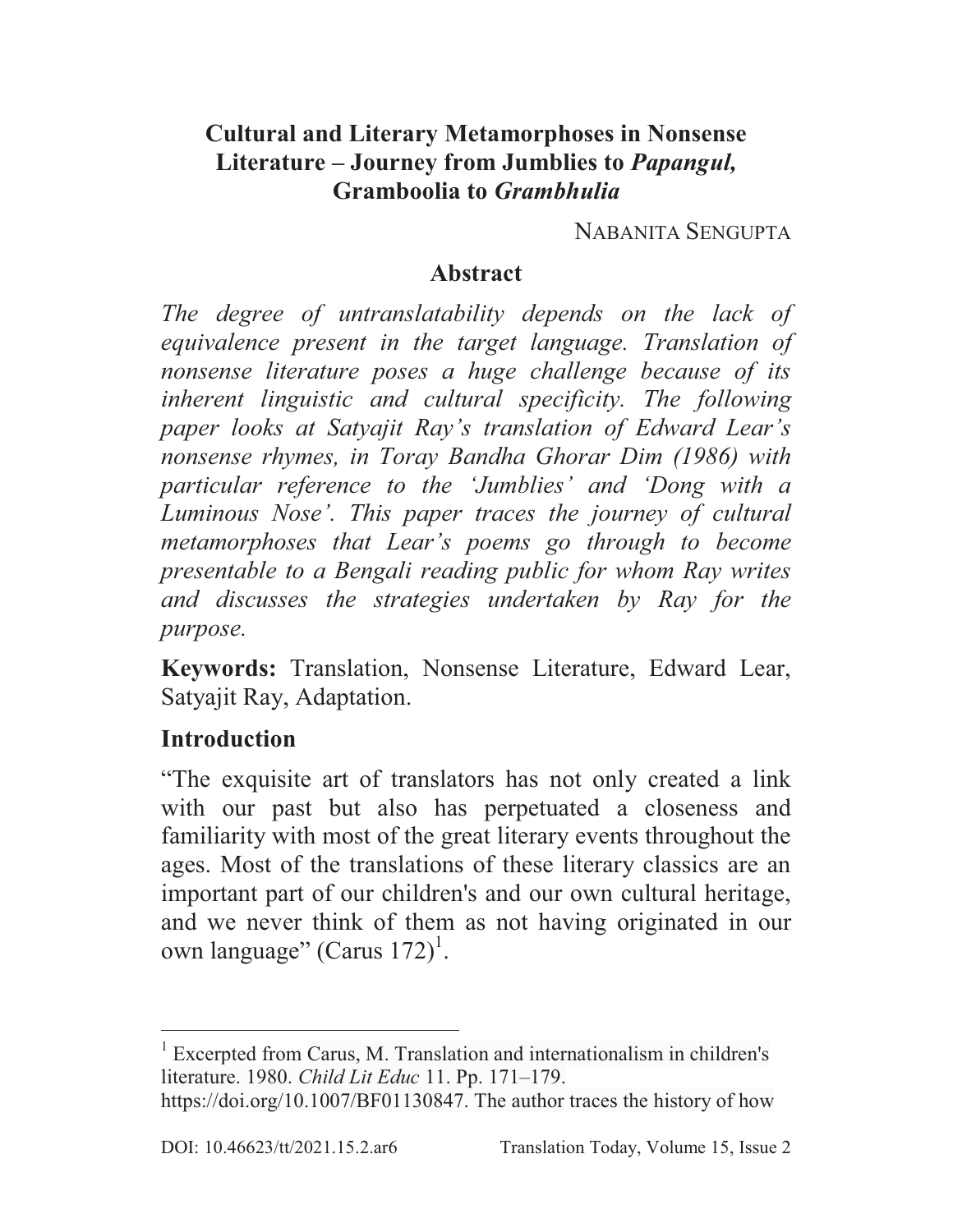Carus in the above article talks about the growing trend of internationalism in children's literature, by which she refers to the increasing exchange of children's literature across nations that rose perceptibly after the Second World War.<sup>2</sup> This has been made possible only by the means of translation, which also focuses on the growing trend of translation of children's literature in the twentieth century. But translation too has its own set of limitations which makes the task challenging. Each language has certain expressions, moods, or experiences which are particular to that language and are not always available in another language; as we can explain this in Sapir's words - "Every language is itself a collective art of expression. There is concealed in it a particular set of aesthetic factors—phonetic, rhythmic, symbolic, morphological—which it does not completely share with any other language" (102).<sup>3</sup> This nature of language becomes more evident during the process of translation, limiting the possibilities of the translator in certain ways and also expanding the scope by presenting alternative possibilities as offered by the Target Language. When a work of literature is more dependent on cultural or linguistic peculiarities or phonetic oddities of a given language, translation becomes more challenging, forcing the translator to seek newer ways of representation.

Nonsense literature, one of the popular genres of children's literature depends on the cultural, linguistic, auditory, and other peculiarities of a language. These make the translation of

there was a demand for international literature, especially for children, and explores how translation played an important role in it. Pp 172.

<sup>&</sup>lt;sup>2</sup> "The end of the Second World War brought about a great desire for international sharing, and children's books such as *Babar* and *Pippi,* which have already become classics, began to be translated in unprecedented numbers soon after the first terrible postwar years" (Carus 172). Ibid.

<sup>3</sup> Sapir, Edward, 1949, *Language: An introduction to the study of speech*. New York: Harcourt, Brace & Co. Pp. 102.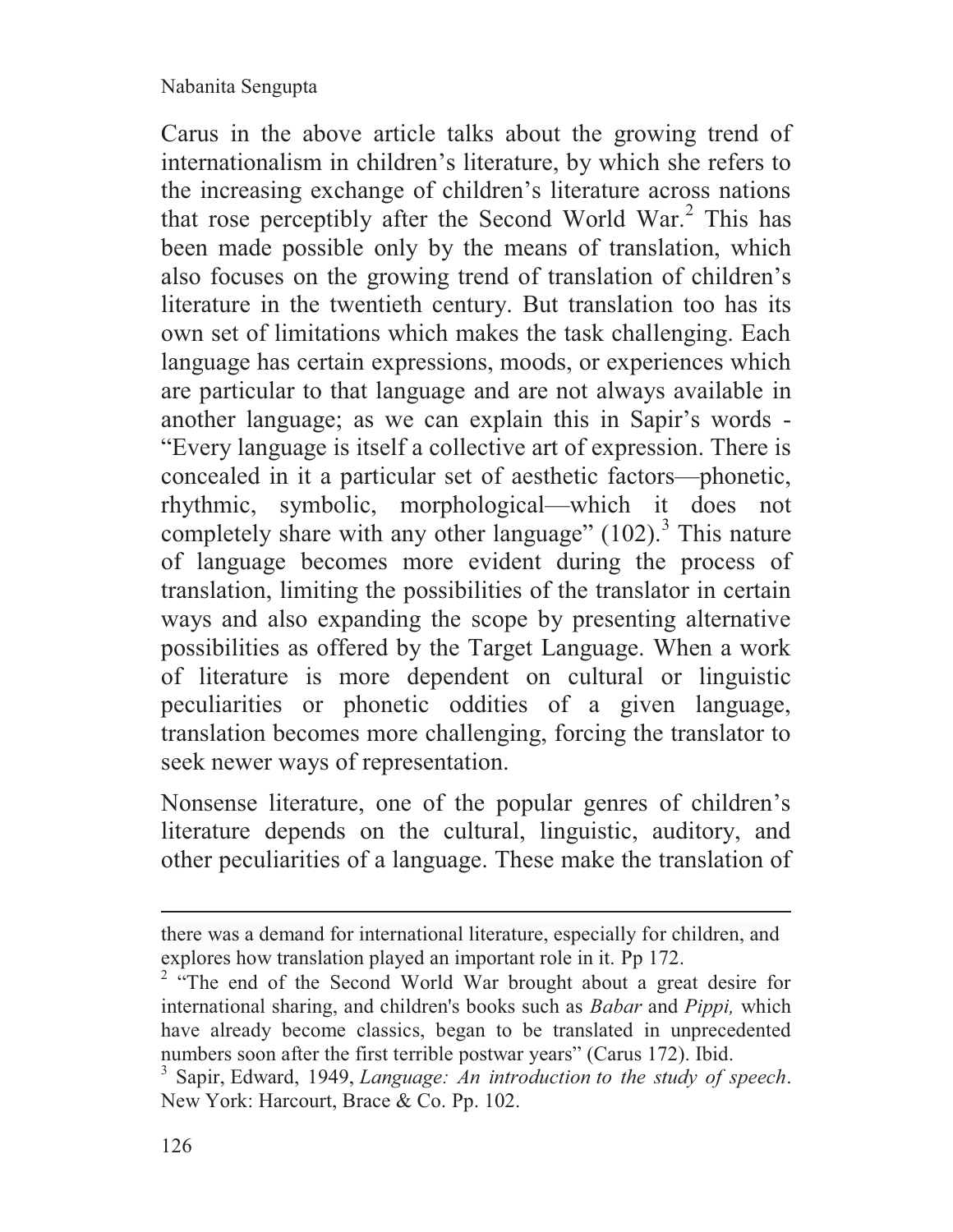nonsense literature a daunting task for a translator. In this paper, I have attempted to explore the strategies of translation undertaken while translating nonsense verses, by exploring Satyajit Ray's Bangla adaptation of certain nonsense verses originally composed in English by the British poet Edward Lear. The paper will talk about translations of nonsense literature in general with a particular focus on the Jumblies of Lear that become 'Papangul' in Bangla and 'Dong with a Luminous Nose' that remain as 'Dong' in the translated text. The paper will also explore whether the Bangla versions of these rhymes can be classified as adaptation, translation, or transcreation. The Bangla poems by Ray that have been taken under consideration here had been published in the anthology *Toray Bandha Ghorar Dim*, in 1986. The title, *Toray Bandha Ghorar Dim* means a bouquet of horses' eggs – a title that in itself signifies nonsense. Before proceeding with the argument in this paper, two clarifications are necessary – firstly a brief explanation of the terms adaptation and transcreation in the context of translation, and secondly, a brief understanding of the traditions of nonsense in English and Bangla.

## **Adaptation and Transcreation Concerning Translation**

The term adaptation had been defined in the *Routledge Encyclopedia of Translation* as "a set of translative interventions which result in a text that is not generally accepted as a translation but is nevertheless recognized as representing a source text"  $(24)$ .<sup>4</sup> The same article mentions the criteria in which 'adaptation; is generally used, two of which are – 'cross-code breakdown' and 'situational or cultural inadequacy'  $(26)$ .<sup>5</sup> The first refers to the lack of lexical

<sup>4</sup> From the entry of 'Adaptation' as included in Baker, Mona; Saldanha, Gabriela (Editor). 2008. *Routledge Encyclopedia of Translation Studies*, 2nd ed. London: Routledge. Pp..24.

<sup>5</sup> Ibid. Pp..26.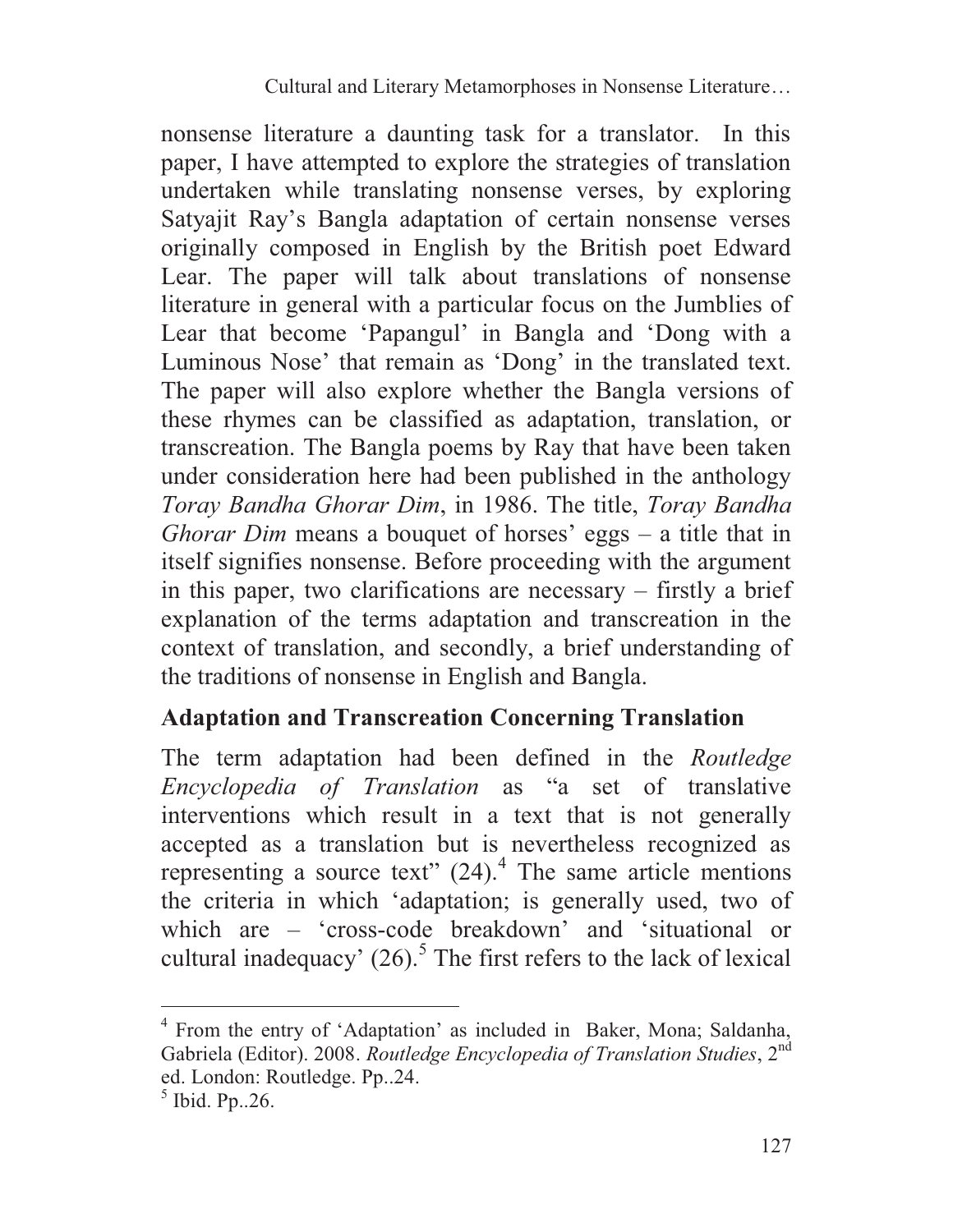equivalence in the Target Language while the second one corresponds to a lack in the Target Culture when it cannot explain or accommodate a situation referred to in the Source Text. They are "decisions or choices that end up becoming techniques or procedures" (Bastin 76).<sup>6</sup> Taking these discussions of adaptation into consideration, in this paper, I have looked at adaptation as a strategy chosen by the translator to come in handy in places where no cultural or linguistic equivalence could be found. As discussed in detail in the paper later, nonsense rhymes depend a lot on certain peculiarities of language and culture which cannot be aptly translated, therefore, adaptation becomes one of the procedures to represent it in the target language text.

Another strategy that needs to be defined here is 'transcreation' which has been defined as "a creative and complex service transgressing translation" (Ointinnen 14).<sup>7</sup> Though this definition of transcreation has been used in the context of advertisement and other kinds of brand-related writings across the world, it can often be used in the case of translating for children as well. Transcreation, for this paper, can be defined as the strategy undertaken by the translator, in places where even adaptations do not suffice. While analysing Ray's translation of Lear in *Toray Bandha Ghorar Dim,* we can identify the use of both these strategies. While translation

<sup>&</sup>lt;sup>6</sup> In the Essay titled 'Adaptation: The Paramount Communication Strategy', Georges L Bastin elaborates the relationship between Adaptation and Translation in details. Bastin, G. L. "Adaptation, the Paramount Communication Strategy". *Linguaculture*, vol. 5, no. 1, June 2021, doi:10.1515/lincu-2015-0013. Pp.76.

<sup>&</sup>lt;sup>7</sup> Oittinen, R. 2020 From Translation to Transcreation to Translation: Excerpts from a Translator's and Illustrator's Notebooks. In: Dybiec-Gajer J., Oittinen R., Kodura M. (eds) Negotiating Translation and Transcreation of Children's Literature. New Frontiers in Translation Studies. Springer, Singapore. https://doi.org/10.1007/978-981-15-2433- 2\_2. Pp. 14.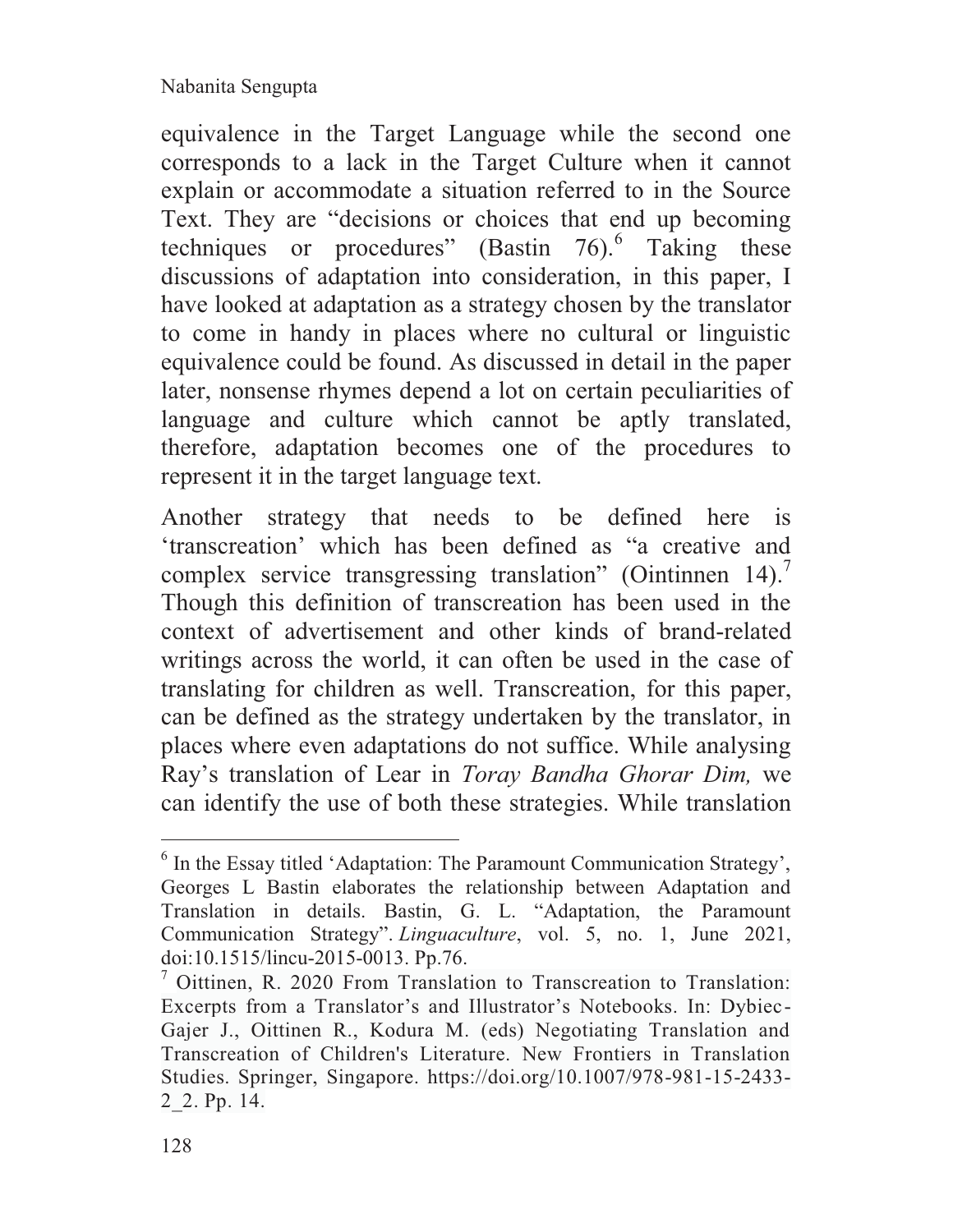along with a certain amount of adaptation is what Ray uses for the longer poems of Dong and the Jumblies, he often takes recourse to transcreation while dealing with Lear's shorter rhymes. The paper, though primarily dealing with 'Papangul' and 'Dong' poems, also briefly mentions the smaller rhymes to highlight another strategy used by Ray in the same anthology, which is different from the adaptation technique that he chooses for the longer ones.

## **Background to Nonsense Literature**

Though the nineteenth century is considered to be the official period from which nonsense literature started existing as a genre, literary nonsense has always fascinated writers. This is evident in Shakespeare's Dogberry and Verges or Sheridan's Mrs. Malapros. But it is in the nineteenth century, with the arrival of Edward Lear and Lewis Carroll in the literary arena that nonsense literature became a genre in its own right. There has been much speculation regarding the reasons behind this occurrence and it has often been linked to a psycho-sexual analysis of the two authors that is beyond the purview of this paper. But what remains important is the emergence of a distinctive genre of literature that did not follow the conventional or set pattern of logic, understanding, and even language. In the genre of nonsense literature, the linguistic anomalies, as well as anomalies in terms of appearance and action, became a part of the normativity while the normal was brought under the radar. This was in direct contrast to the spirit of Victorian propriety and challenged the middle-class values of stability and orderliness that were so greatly valued in Victorian society. Therefore, in Lear's poems, there could be a Dong with a luminous nose or an old man with a beard large enough to host a few creatures in it, and, in Carroll's world, a little girl could easily change her size by eating a cake or a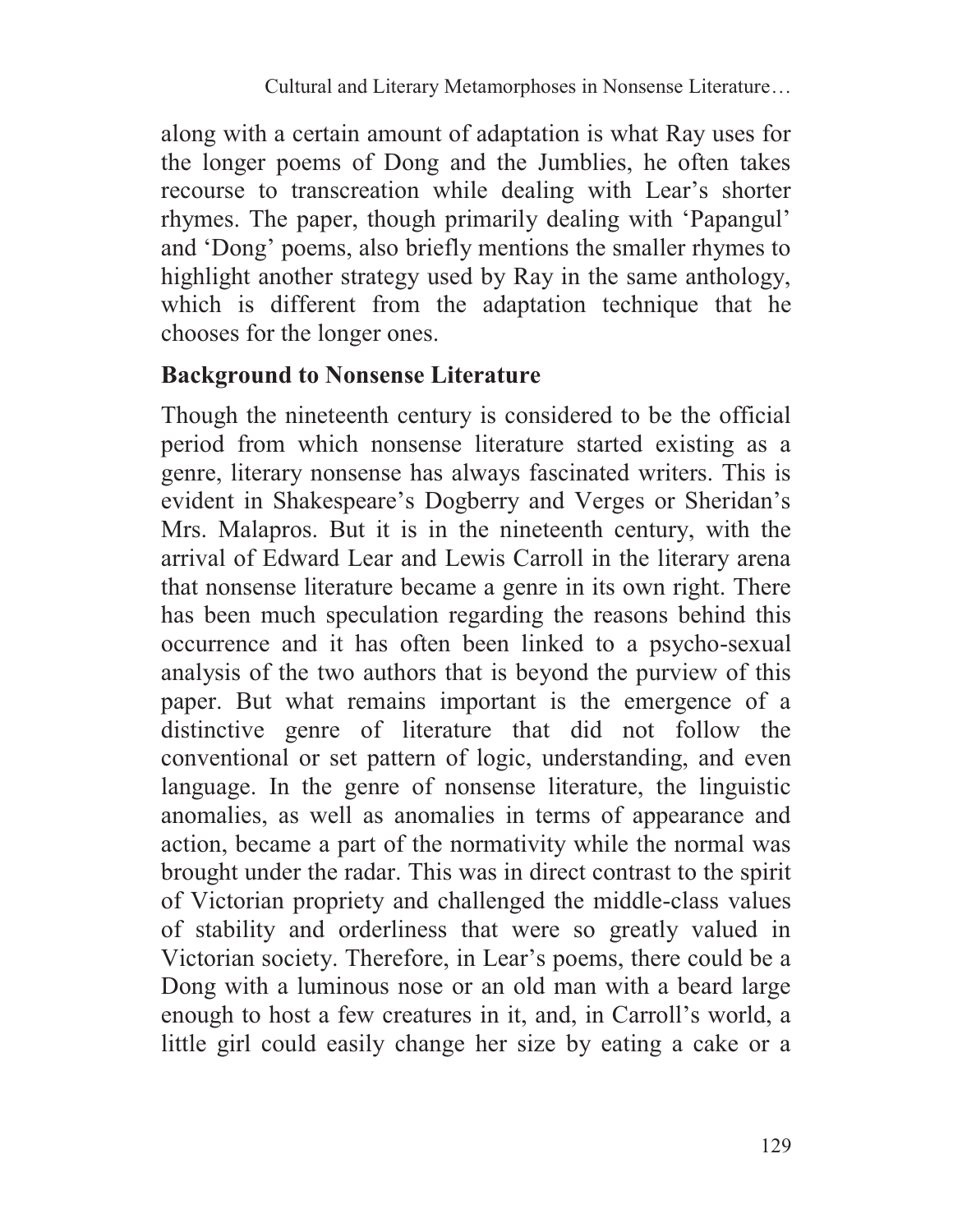potion. It was these unusual events that added humour to the reading experience.

Nonsense literature occupies a space between the sense in its normative understanding and a lack of it. The humour that such a work evokes is largely due to its existence in that liminal space in which narratives do not follow any set pattern of conventional reason. By not submitting to the diktats of the rational or the reasoned world, nonsense literature reminds the readers of a world beyond their restricted definition of rationality. All nonsense literature then throws a challenge to the majoritarian concept of rationality and creates a space for multiple rationalities. Absurdities, exaggerations, puns and wordplays, identities in flux, and incongruous bodies are some of the tropes common to the genre of nonsense – all these tropes go beyond the normal and question the legitimacy of normalcy itself.

But this grey area between rationality and irrationality is also deeply embedded in the cultural codes. So a work of nonsense literature expresses itself by using the cultural and linguistic specificities, subverting, modifying, or bending them to an extent of evoking humour of the absurd. Wordplays, culturespecific idiosyncrasies, caricatures, and exaggerations, all together create laughter in nonsense. It also acts as a safety valve that channelizes the negative impact of seriousness, as is found in the adult world, and brings relief. So unlike general perception, or what the name itself suggests, nonsense literature does have a significant status as a literary genre. As Edward Strachey shows in his essay, 'Nonsense as a Fine Art<sup>8</sup>, though many stalwarts of literature, including Chaucer, Shakespeare, Pope, Sterne, Lamb, et al, have been presenting

<sup>8</sup> Strachey, Edward. 1888, Nonsense as a Fine Art, Littel's Living Age. Fifth Series, Volume LXIV, Pp. 515-531. (reprints from Quarterly Review, 167, 1888, Pp. 335-65).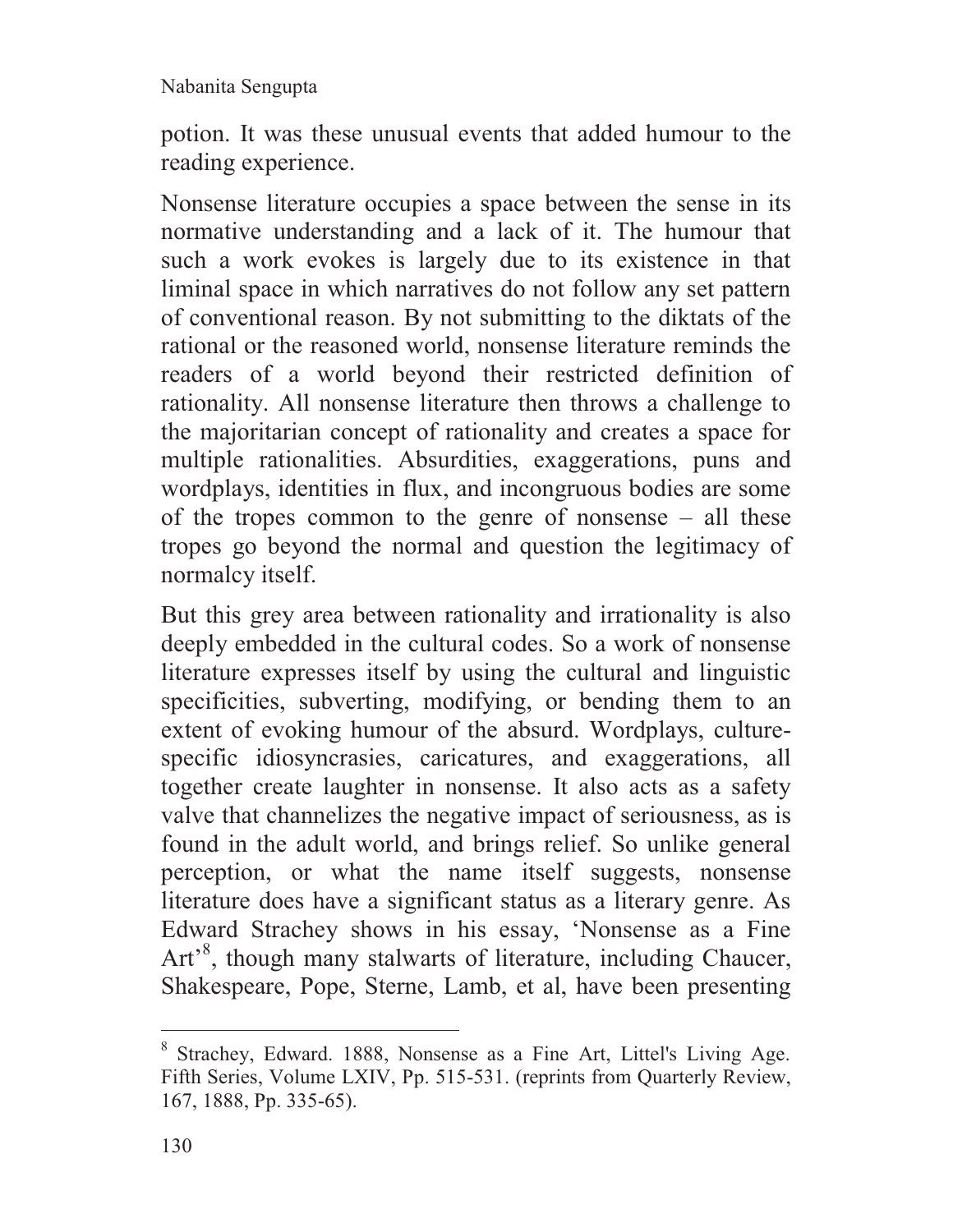the incongruous in their works, there is still a rational behind such representations. But with Edward Lear, we come to the nonsense that is 'whimsical', it is Lear who "fixed the name of nonsense to the art, while giving a kind of concreteness to the things named… nonsense songs, nonsense botany, nonsense cookery and so on"  $(526-27)$ .<sup>9</sup>

In the nineteenth century and early twentieth-century Bengal, nonsense flourished particularly with the works of Rabindranath Tagore, and the father-son duo, Sukumar Ray and Satyajit Ray. Though there had been some other attempts at writing nonsense by an author like Troilokyanath Mukhopadhyay and his adaptation of *Alice in Wonderland*, nonsense literature as a genre finds a permanent place in Bangla literature only after the composition of *Abol Tabol* by Sukumar Ray. Nonsense literature in Bangla was a genre heavily influenced by the nonsense literature in English in the nineteenth century. Michael Heyman traces the origin of Indian nonsense tradition to many folk writings but adds that "That which we call modern or literary nonsense in India is a hybrid product that arose from colonial contact" (xliv).<sup>10</sup> He says that Bengal was one of the earliest to present this form of nonsense, mentioning that Calcutta was referred to as "Hustlefussabaad" by Lear himself  $(xliv)$ .<sup>11</sup> The newly educated Bengali middle-class intelligentsia was well versed with the literary traditions of the West. Bengal as well as certain other parts of India was at that time going through a period of paradoxical relationship with the West, while on the one hand there was an admiration for the Western developments in terms of material success, there was also a deep growing critical engagement with its imperial tendencies.  $\overline{a}$ 

<sup>&</sup>lt;sup>9</sup> Ibid. p 526-27

<sup>10</sup> Heyman, M. 2007. *The tenth rasa: An Anthology of Indian Nonsense*. India: Penguin Books. Pp. xliv.

 $\overline{11}$  Ibid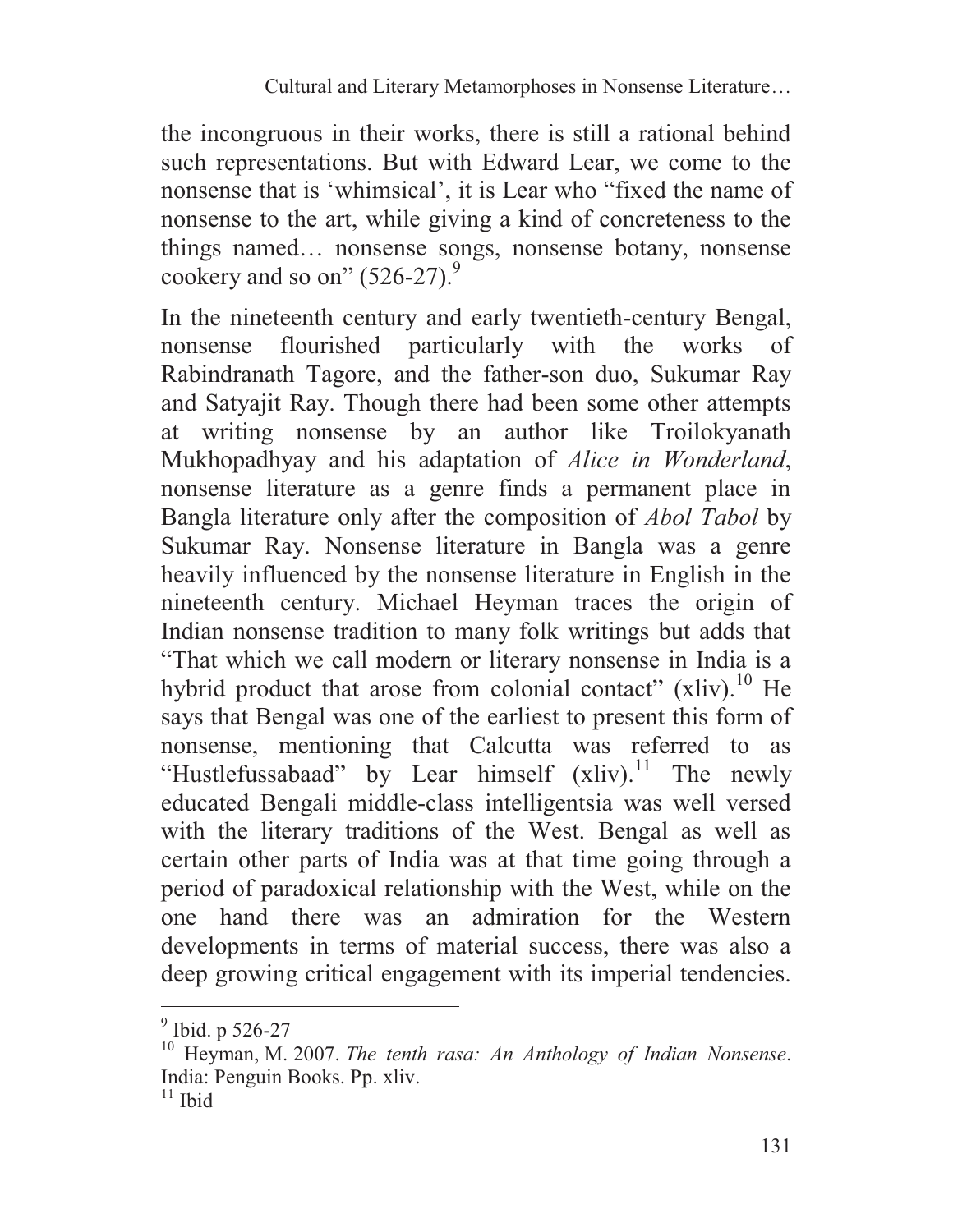So, the West was in a dialectical intellectual relationship with Bengal where despite the admiration, everything was not accepted unequivocally. In such a context then Sukumar Ray's brand of nonsense played an important role. Tracing the reasons behind the origin of this particular genre in Bengal, Ishita Banerjee states in 'Hybridity, Humour, and Alternative Possibility' that

"The newly emergent Bengali intellectual life has, by now, reframed itself within a versatile multipolarity of thoughts and culture. The contemporary Calcutta with all its intellectual and emotional attributes ushers in a new era of artistic modernism both in the context of political and intergenerational crisis. Inspired by the waves of Renaissance and fostered by the family environment of Upendrakishor Roy Chowdhury, Sukumar Ray establishes an unparalleled genius infusing the genre of children's literature and ideological pattern within a singular thread of nonsense versification"  $(13)$ .<sup>12</sup>

Nonsense literature by its nature is subversive and antiestablishment. By challenging the very basis of linguistic syntax and meaning it ushers in a certain amount of anarchy within the genre. Nineteenth-century also was such a period for Bengal where linguistic experiments, subversions of traditions, and literary innovations played an important role in their attempt to destabilise the colonial notions of order and subjugation. Though written not as a protest narrative but as a genre of children's writings, Sukumar Ray's nonsense verses, usher in that spirit of *khyepa* or madness as required doing away with the age-old traditions and superstitions and ushering

<sup>&</sup>lt;sup>12</sup> Banerjee, Ishita. 2018. Hybridism, Humour and Alternative Possibility: Negotiating Identity In Sukumar Ray's Literary Nonsense. *Postcolonial Interventions: An Interdisciplinary Journal of Postcolonial Studies* (ISSN 2455 6564), Vol. III, Issue 2, Pp. 13.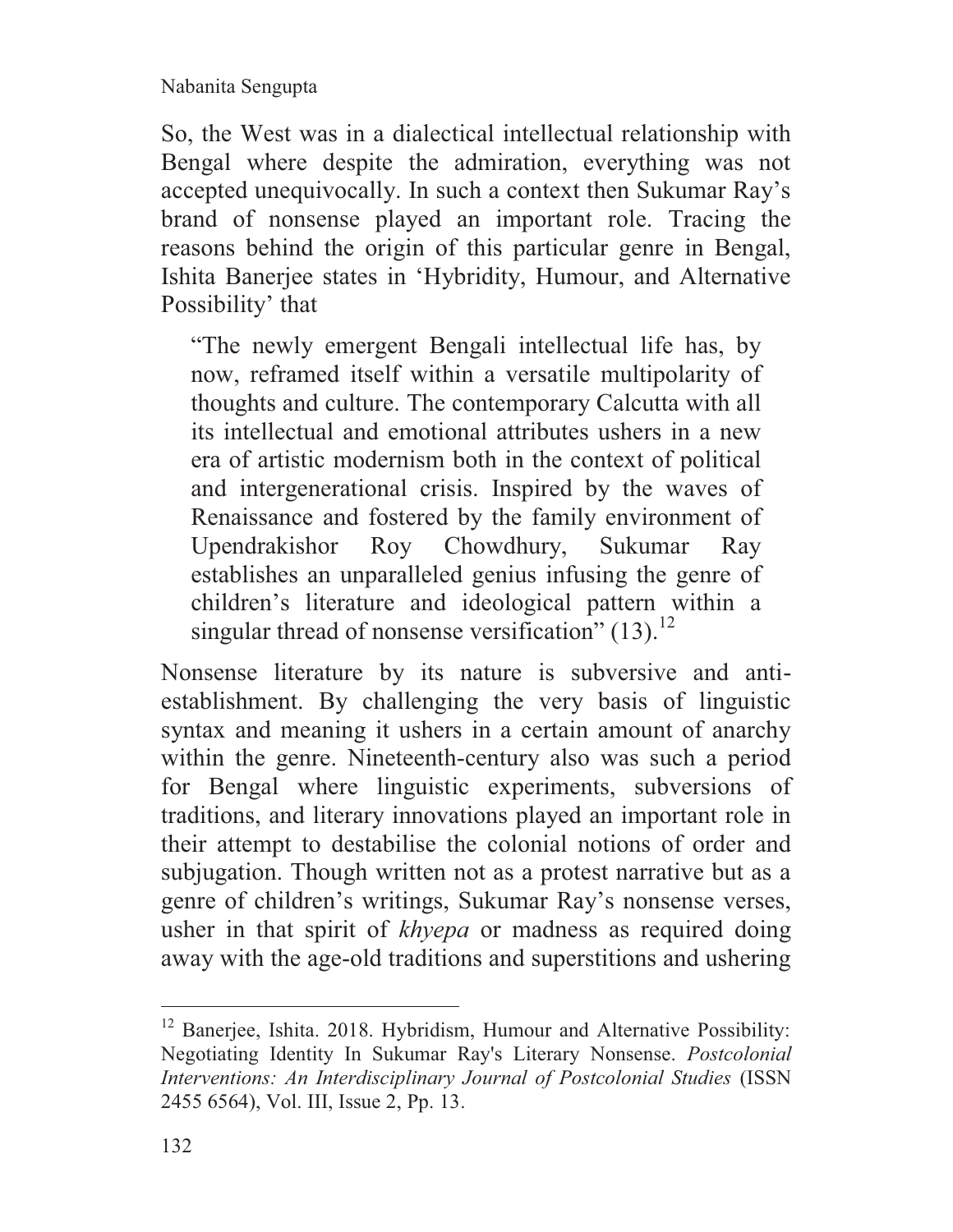in a spirit of inquisitiveness. Sukumar Ray's rhymes *Abol Tabol* (1923) or his prose *Ha-ja-ba-ra-la* (1921) does not merely adopt the Western concept of nonsense but make them culturally acceptable to his target readers. Therefore his nonsensical world abounds in figures like *kumropatas* or *ahladi* or *Katukutu buro*. <sup>13</sup> All these characters, though in the realm of the incongruous, were still completely relatable by the children as well as adult readers of Ray.

An interesting dialogue of literary nonsense has been existing between Bangla and English since the nineteenth century through translations and transcreations or at times, inspirations. The unchallenged genius of nonsense from Bengal, Sukumar Ray has been largely influenced by both Edward Lear and Lewis Caroll which is very much evident in both *Abol Tabol*  and *Ha-ja-ba-ra-la*. The tradition is carried even further by Satyajit Ray when he composes verses based on Lear's rhymes in *Toray Bandha Ghorar Dim.* As he says in his short preface to the volume, these are not proper translations but almost transcreations of the original, and in many cases, he had focussed not on the text but the illustrations accompanying the text and created new verses inspired by those. This also brings us to the importance of visuals in nonsense literature. The text

 $13$  As an example of Sukumar Ray's brand of nonsense, four lines from his rhyme 'Katukutu Buro' and their English translation by Satyajit Ray is included here –

Ar jekhane jao na re bhai saptasagar par

Katukutu Buror kache jeon a khabardar!

Sorboneshe briddho se bhai jeon a tar bari –

Katukutur kulpi lheye chhinrbe peter nari (Ray, Sukumar. 11) Translation –

Go East or West, go North or South, by land or sea or air,

But before you go, make sure old Tickler isn't there.

Tickler is a terror and I'll tell you what he's after –

He'll have you stuffing tickle chops until you chole with laughter (Ray, Satyajit 1970: 20)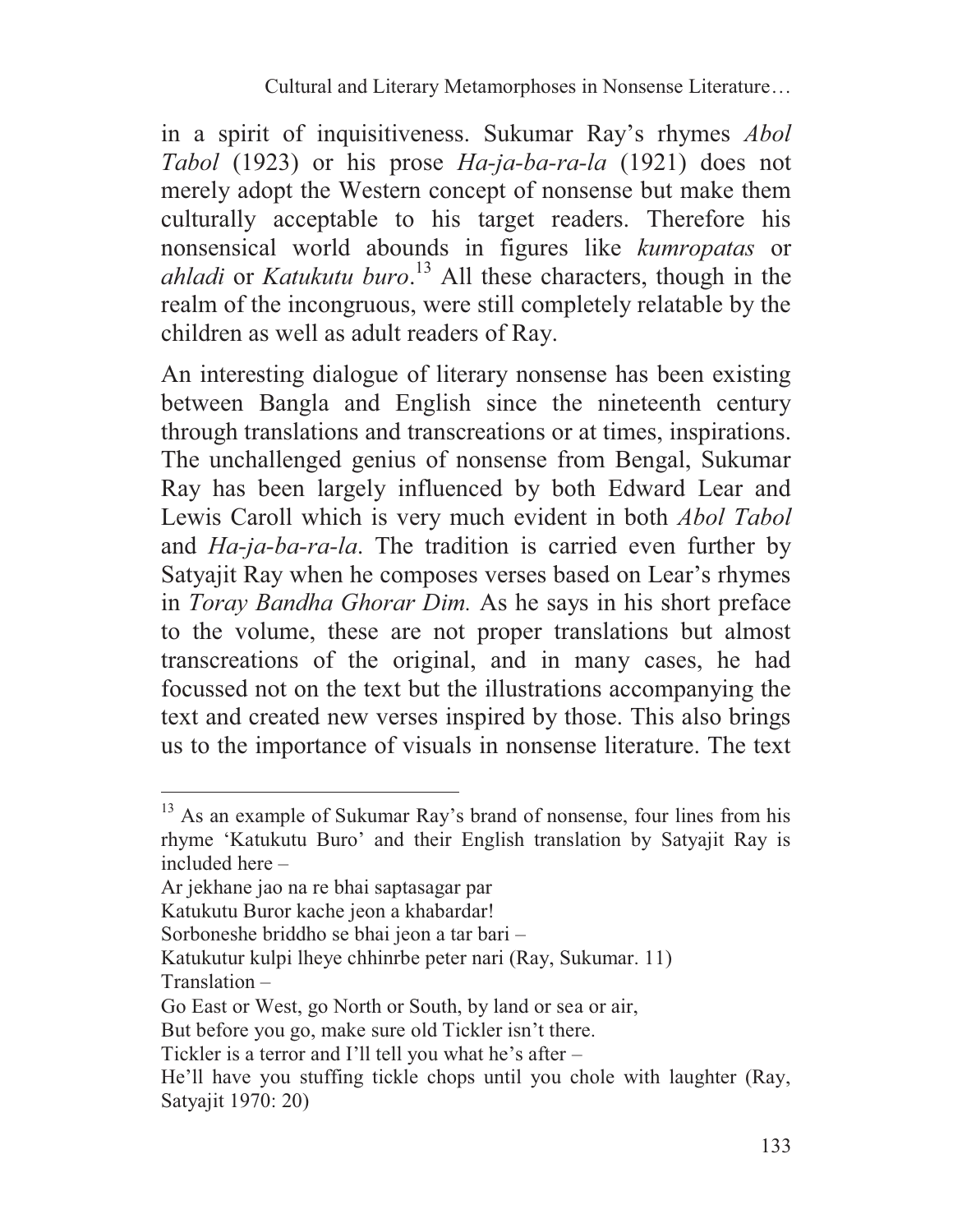and the illustrations together complete the meanings of these works, each complimenting the other. This second-generation poet of the nonsense genre in Bangla does not stop only at bringing Lear to Bengal but also translates some of Sukumar Ray's nonsense verses into English opening up a two-way communication of translation of nonsense verses between Bangla and English. Much later there have been several translations of *Abol Tabol, Ha-ja-ba-ra-la,* and other nonsense poems from Bangla to English as well as several translations of *Alice in Wonderland* in Bangla, but Satyajit Ray remains a pioneer in this field. Such steady exchange between these two languages has continued to expand the scope of both these languages. Nonsense rhymes or literature has always been the pressure point that makes a language perform beyond its accepted capability and thereby enrich it. In the case of translation of nonsense literature, these very problems become manifold due to the distinctive cultural and linguistic matrices of source and target languages.

# **Nonsense Literature and its Translation**

'Since every language has its distinctive peculiarities, the innate formal limitations—and possibilities—of one literature are never quite the same as those of another. The literature fashioned out of the form and substance of a language has the colour and the texture of its matrix" Edward Sapir  $(106)$ .<sup>14</sup>

In the above quotation by Edward Sapir, taken from his work *Language: An Introduction to the Study of Speech*, the author talks of the specific nature of language and how that 'fashions' literature in that language. In such a fashioning it is guided by the 'matrix', the cultural, social, and political environment that leads to the development of language. Sapir focuses on the fact

<sup>14</sup> Sapir, Edward, 1949, *Language: An introduction to the study of speech*. New York: Harcourt, Brace & Co. Pp.106.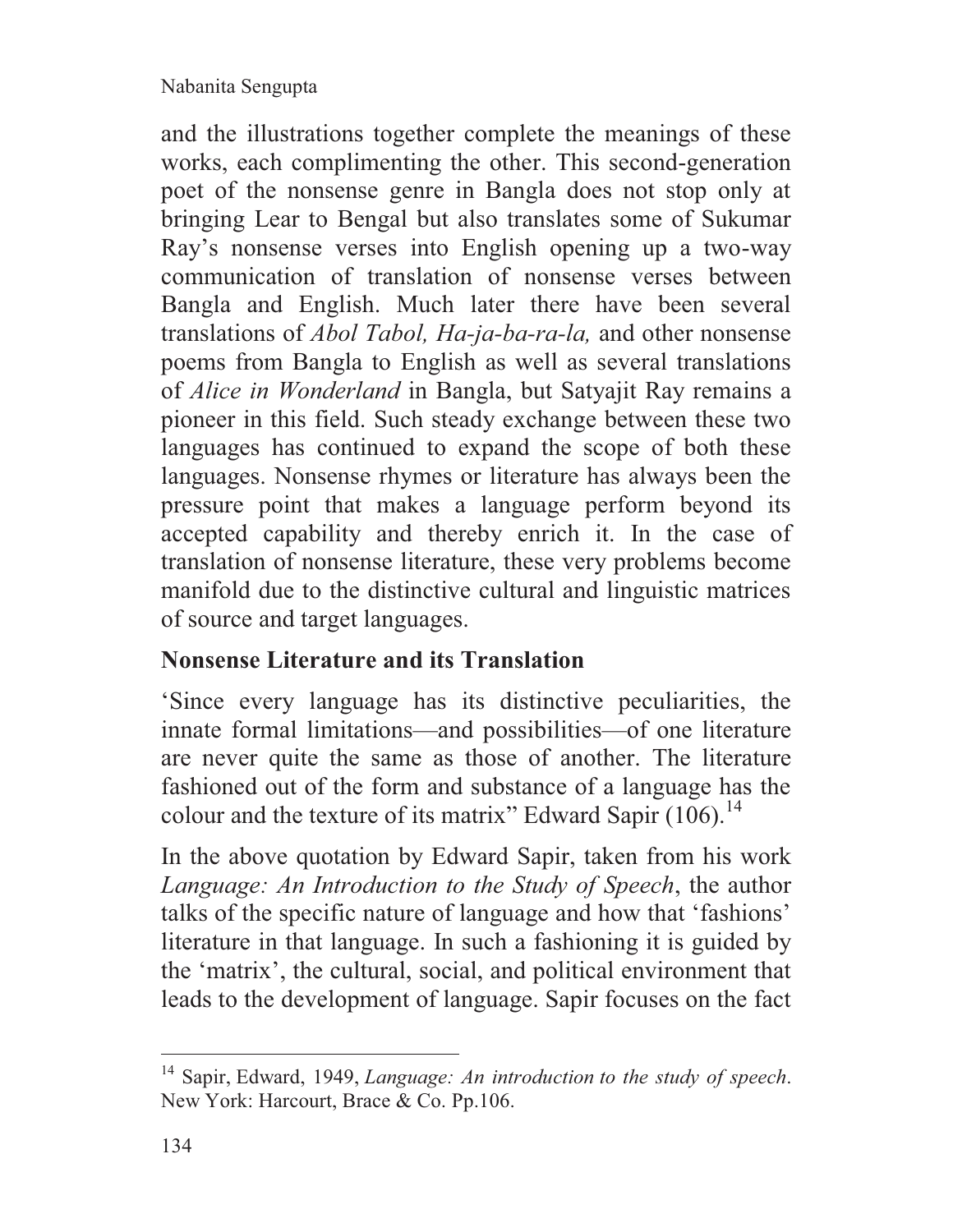that it is this 'matrix' that manifests itself during the translation of a work into a different language. Since each language has a different matrix, a different ecology in which it develops, it at times becomes difficult for a certain aspect to be communicated in another tongue. In a genre like Nonsense verses, where linguistic and cultural peculiarities play a crucial role, Sapir's discussion of this matrix of language is very pertinent. A similar thought has been highlighted by Susan Bassnett in her book *Translation Studies* where she mentions that beyond the fact that 'translation involves the transfer of 'meaning' contained in one set of language signs into another set of language signs through competent use of dictionary and grammar, the process involves a whole set of extra-linguistic criteria also' (Bassnett 1980: 21).<sup>15</sup> These extralinguistic criteria along with the linguistic ones help in the complete transference of meaning from one language to another. Sapir and Bassnett's models of translation are significant here because, nonsense literature, as a genre, depends upon both linguistic and extra-linguistic attributes, for its success. Any translation of such work then requires a different kind of negotiation with language, not required in the translation of other genres of literature. Another important consideration that is required while translating nonsense, particularly the nonsense rhymes, is the form and structure of the work. Much of the effectiveness of the work depends on its form which is comprised of the rhyme, meter, and other structural parameters. In the very short preface to the book, *Toray Bandha Ghorar Dim* Satyajit Ray aptly points at the problems of translating nonsense and his way of dealing with them. He says, "to engage in a literal translation of nonsense literature, the humour present in the original work gets lost. So I have

<sup>&</sup>lt;sup>15</sup> Bassnett, Susan. 1980. Translation Studies. London: Methuen. Pp.21.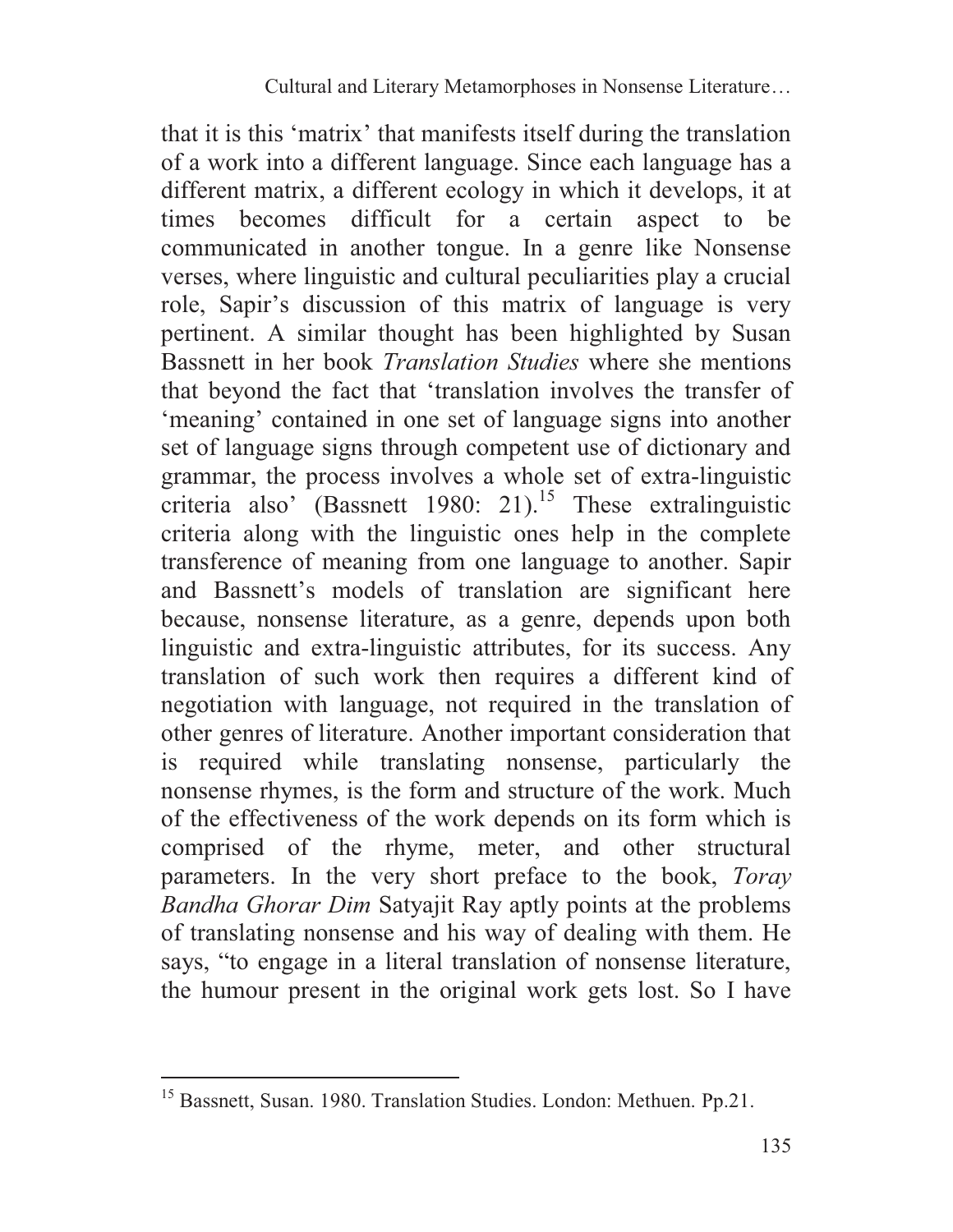taken some liberties in case of a few translations".<sup>16</sup> The translator is forced to make choices constantly that would not upset the form too much while maintaining the content as well. Too many cultural and linguistic codes embedded within the genre of nonsense make its translatability a problem as well. Each language has its own set of cultural practices and beliefs, that which is set down as tradition, which is difficult to be understood in any other language. A linguistic translation of such words then is rendered meaningless in the target language where it emerges completely out of context. Without the knowledge of the cultural practices, those words or phrases lose their meanings as well as specificity of purpose and thereby fail to evoke humour which is one of the primary concerns of nonsense literature. Similarly onomatopoeic words, puns, syntactic oddities, and other anomalies which are abundantly present in nonsense rhymes add to the difficulty of translation. The chief task of the translator is to communicate in the target language the text of the source language. Since each language has a unique rhythm, syntax, and structure, a composition that bases itself upon such parameters remains largely embedded within that language system. Therefore, translating such a text becomes a linguistic exercise and requires various forms of negotiations between the text, its meaning, and its form.

Translation, like nonsense literature, also exists in the liminal space. Just as nonsense rhymes exist in the area between sense and lack of it, translation too begins and happens at an intersection of two languages and cultures. Due to the nature of nonsense verses as discussed above, the act of translation, in such a case involves adaptation as one of the strategies. The

<sup>16</sup> My translation from the Bengali original of *Today Bandha Ghorar Dim*. Ray, Satyajit. 1986. *Toray bandha ghorar dim.* Kolkata. Ananda. (Preface)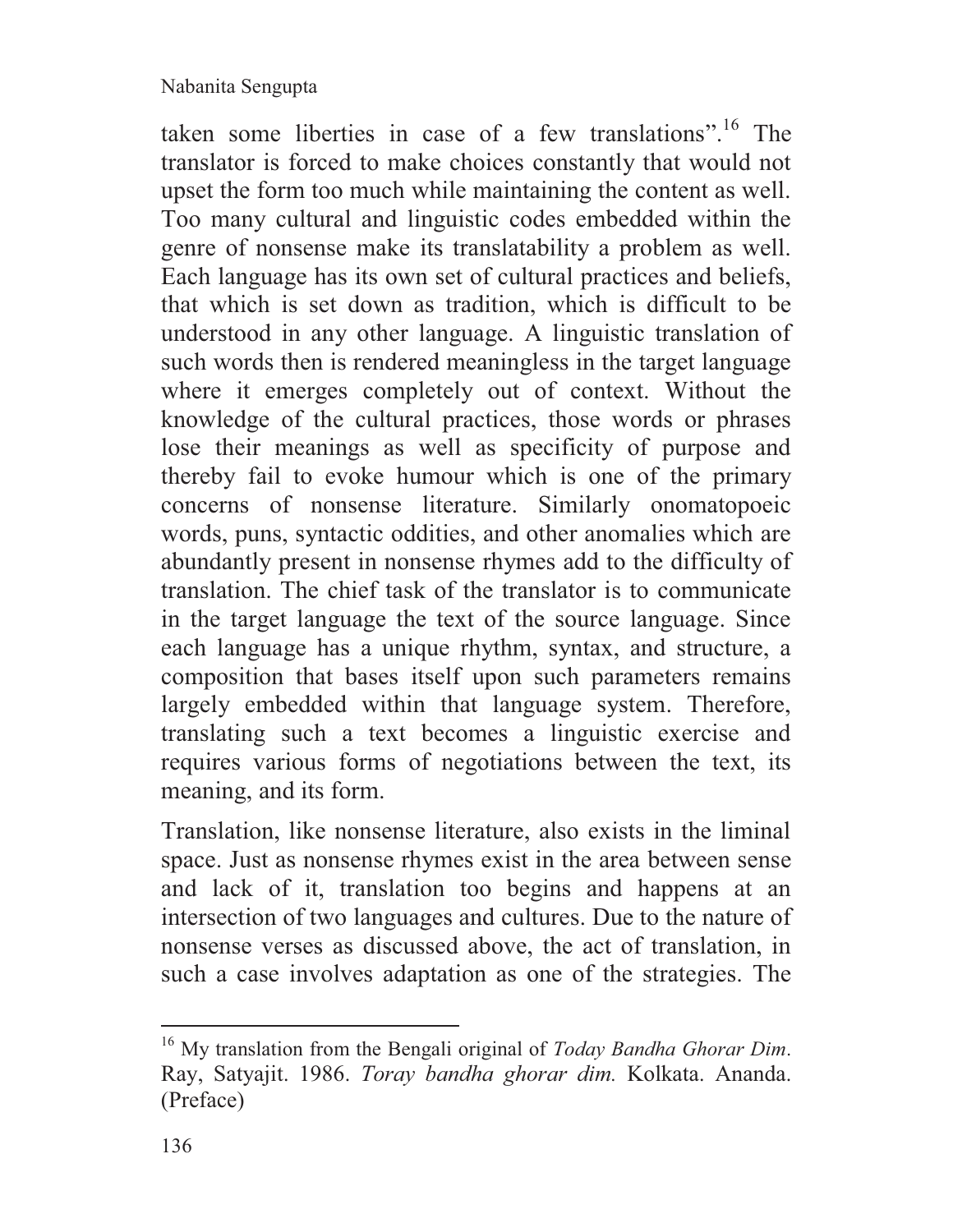translator, in this case, has to take certain liberties which are closer to adaptation as defined above, than just translation.

Translation of children's literature has been considered to require a different approach as compared to the translation of other literary forms. These opinions have been based on an idea of social protectiveness as well as a perception regarding children's understanding of the world.

Broadly, three factors determine the translators' strategies in case of children's literature, "(1) children's imperfect linguistic competence, (2) the avoidance of breaking taboos which educationally minded adults might want to uphold, (3) the limited world knowledge of young readers (Tabbert 314).<sup>17</sup> Since translation in this case is for children, the translator is in the role of the 'enabling adult', "helping readers "re-imagine" the original worlds of children's literature" (Dybiec-Gajer and Oittinen 3).<sup>18</sup> Nonsense literature, being a part of the children's literature and *Toray Bandha Ghorar Dim* being considered to be one of the popular texts in the genre of Bangla children's literature, it is crucial to keep these perspectives of translation of children's literature in mind as well.

Following O'Sullivan's model of "translation as narrative communication," the translator is the first reader who engages in the task of taking the text to a new set of readers different from the readers of the original.

 $17$  Tabbert, R. 2002. Approaches to the translation of children's literature: a review of critical studies since 1960. *Target 14*(2), 303-351. Amsterdam: John Benjamins. Pp.314.

<sup>18</sup> Dybiec-Gajer J., Oittinen R. 2020 Introduction: Travelling Beyond Translation—Transcreating for Young Audiences. In: Dybiec-Gajer J., Oittinen R., Kodura M. (eds) Negotiating Translation and Transcreation of Children's Literature. New Frontiers in Translation Studies. Springer, Singapore. https://doi.org/10.1007/978-981-15-2433-2 1. Pp.3.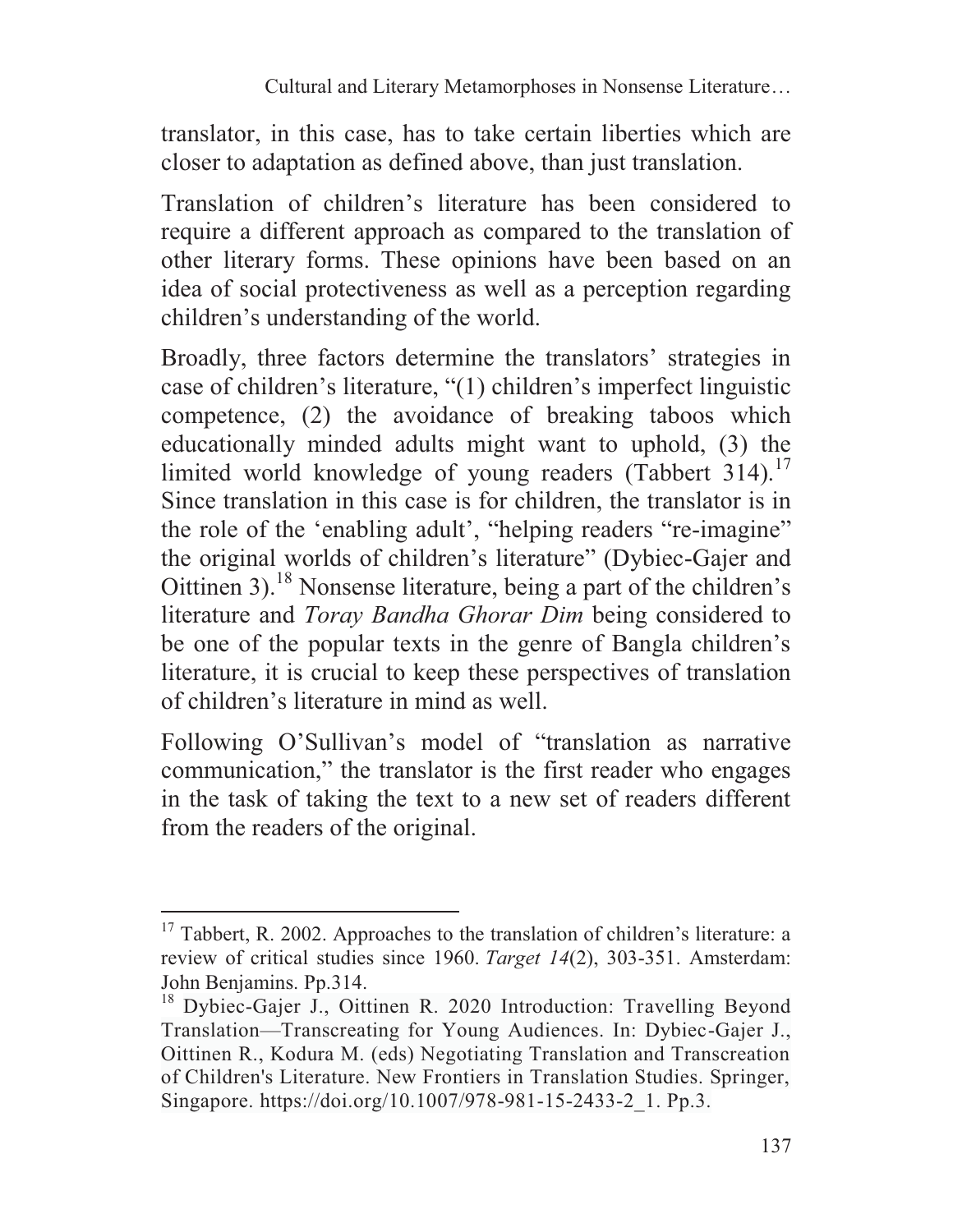"In translated texts, therefore, a discursive presence is to be found, the presence of the (implied) translator. It can manifest itself in a voice, which is not that of the narrator of the source text. We could say that two voices are present in the narrative discourse of the translated text: the voice of the narrator of the source text and the voice of the translator"  $(202)$ .<sup>19</sup>

In *Toray Bandha Ghorar Dim,* the poems carry the voices of Lear and Ray both, through the 'interventionist' strategies of translation followed by the translator. The degree of intervention is determined by the familiarity of the Target readers with the words or concepts under consideration. A detailed analysis of the craft of translation vis-à-vis adaptation or transcreation, of the rhymes under consideration, will be useful in understanding the necessity and degree of the translator's intervention.

# **Jumblies as** *Papangul***, from Gromboolian to** *Ghumbhulia*

The anthology *Toray Bandha Ghorar Dim* begins with the translation of Lear's popular rhyme on the Jumblies as *Papangul*. In an anthology that consists of adaptations of nonsense prose and rhymes from English into Bangla, *Papangul* is one of the translations closest to the ST in this anthology. As appears, while translating, the focus of the poet had been on retaining the spirit, meter, rhythm, and tonal quality of the rhymes in the target language and not so much on the exact meaning. Therefore Lear's Jumblies have easily metamorphosed into *Papanguls* for Ray, a name equally meaningless as in the original but auditorily much closer to the Target Language. To keep the meter intact, 'their heads are green, and their hands are blue' gets converted to '*neel mathate sabuj ranger chool*' (green hair on the blue head) in

<sup>&</sup>lt;sup>19</sup> O'Sullivan, E. 2003. Narratology meets Translation Studies, or, The Voice of the Translator in Children's Literature. Meta, 48 (1-2). Pp.202.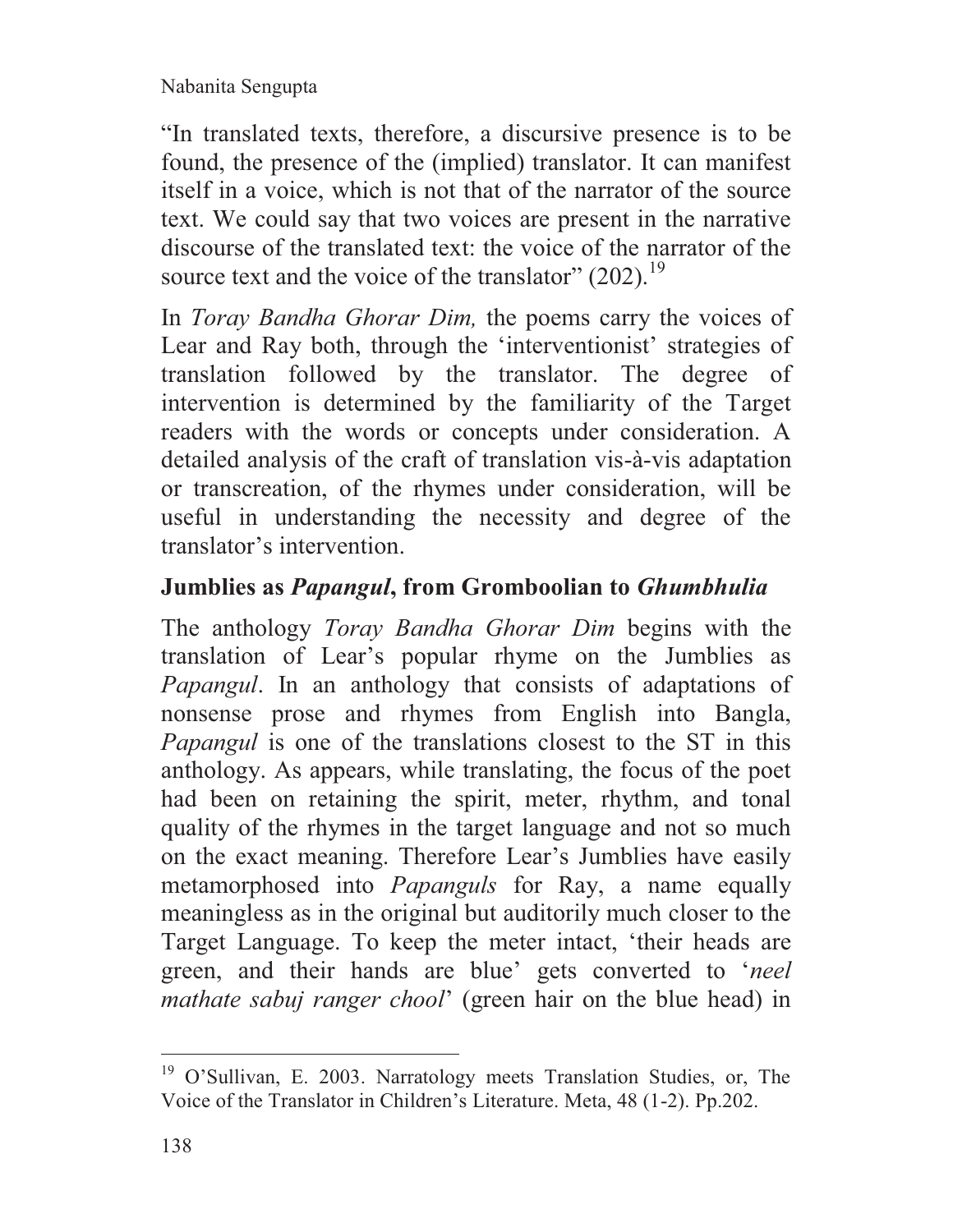Bangla – both equally improbable and absurd. A look at the way in which both the English and its Bangla rendering begin will help the readers get a clearer glimpse into the way the metamorphoses across the two languages occur –

*Tara chhakni chore sagor pari debe* 

 *Debei debe* 

*Tader sabia korte mana, Bole, 'ar kichute ja na – Dichche haowa poobe Ghurnite sab morbi je re doobe.* (11)

The original English rhyme of the Jumblies are as follows – They went to sea in a Sieve, they did,

 In a Sieve they went to sea: In spite of all their friends could say, On a winter's morn, on a stormy day, In a Sieve they went to sea! And when the Sieve turned round and round, And everyone cried, 'You'll all be drowned!'

 $\overline{a}$ 

Similarly, in the translation of 'The Dong with a Luminous Nose'<sup>20</sup>, the place Gramboolia is translated as '*Ghumbhulia'*, keeping the auditory sense and meter close to the original. The "oblong oysters" in the lines "Where the Oblong Oysters grow,/And the rocks are smooth and gray" become "squarefaced, four-legged prawns" in the Bengali translation (*choukomukho chingri jetha char payete hate*). Once again both the original and the translation talk of the unusual in the realm of the usuals – oblong oysters and square-faced prawns. Though the lexical sense differs, the spirit of nonsense remains intact despite such a diversion. But in this anthology of

<sup>&</sup>lt;sup>20</sup> The text of the rhyme Dong with a Luminous Nose has been taken here from the given internet source

https://www.poetryfoundation.org/poems/44603/the-dong-with-a-luminousnose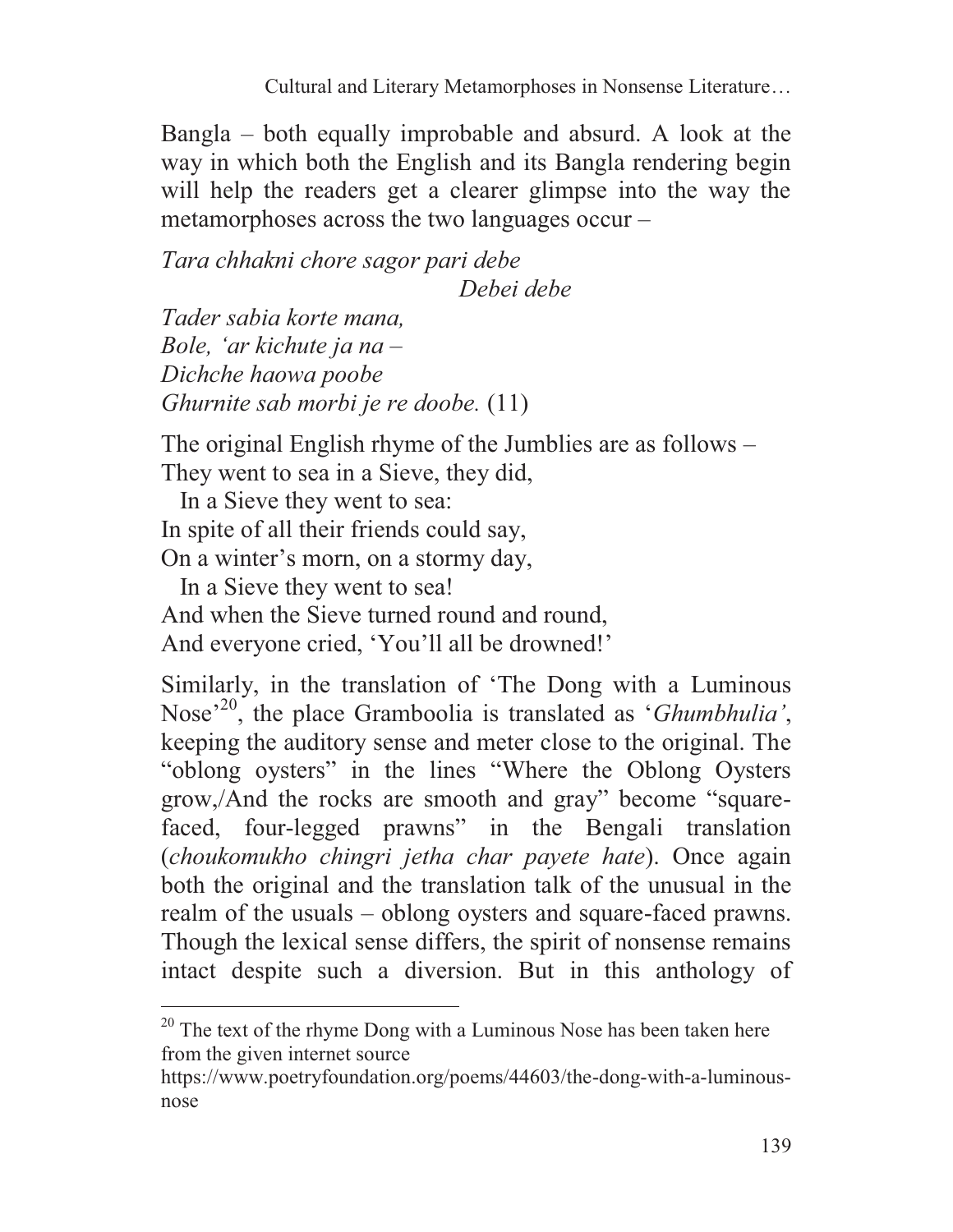translated nonsense by Satyajit Ray, only Jumblies and Dong can be said to be close to a translation. For other nonsense rhymes that Ray includes in this anthology, in many cases, the only semblance is that of the illustration as it appears in the original. The illustration and the rhymes are an example of intersemiotic translation as explained by Oittinen, (Oittinen:  $28)^{21}$  and interpreted in two different language systems by Edward Lear, the original creator and Satyajit Ray, the translator. Therefore those rhymes transcend the boundaries of translation and can be at best considered as inspired adaptations or transcreations of their original counterparts. One such example will be pertinent to understand what Satyajit does.

One of the rhymes included in the Bangla anthology is accompanied by a picture of a fat cow rushing towards a man dressed in Western formals and sitting on a bench. The man can be seen to be jumping up in fright (Ray: 26).<sup>22</sup> It's an image taken from Lear's *A Book of Nonsense* where Lear had followed it with the lines -

"There was an Old Man who said how/ Shall I flee from this horrible Cow? / I will sit on this stile, and continue to smile/ which may soften the heart of that Cow  $(72)^{23}$ .

A loose translation of the Bangla version by Ray is – "It's such a daunting task to tame a mad cow/but who will listen to me!/when it will approach me/I shall smile and say/good girl, please don't be angry on me' (Ray: 26).<sup>24</sup> The original one is as follows –

 $21$  Oittinen R. Pp. 28.

<sup>22</sup> Ray, Satyajit. 1986. *Toray bandha ghorar dim.* Kolkata. Ananda. (26)

<sup>&</sup>lt;sup>23</sup> Lear, Edward. 1862. A Book of Nonsense. United Kingdom, Routledge, Warne, and Routledge.<br><sup>24</sup> My translation. Ro

My translation. Roy uses the term Lakkhi which can be loosely interpreted as a good girl in this context. (Ray: 26)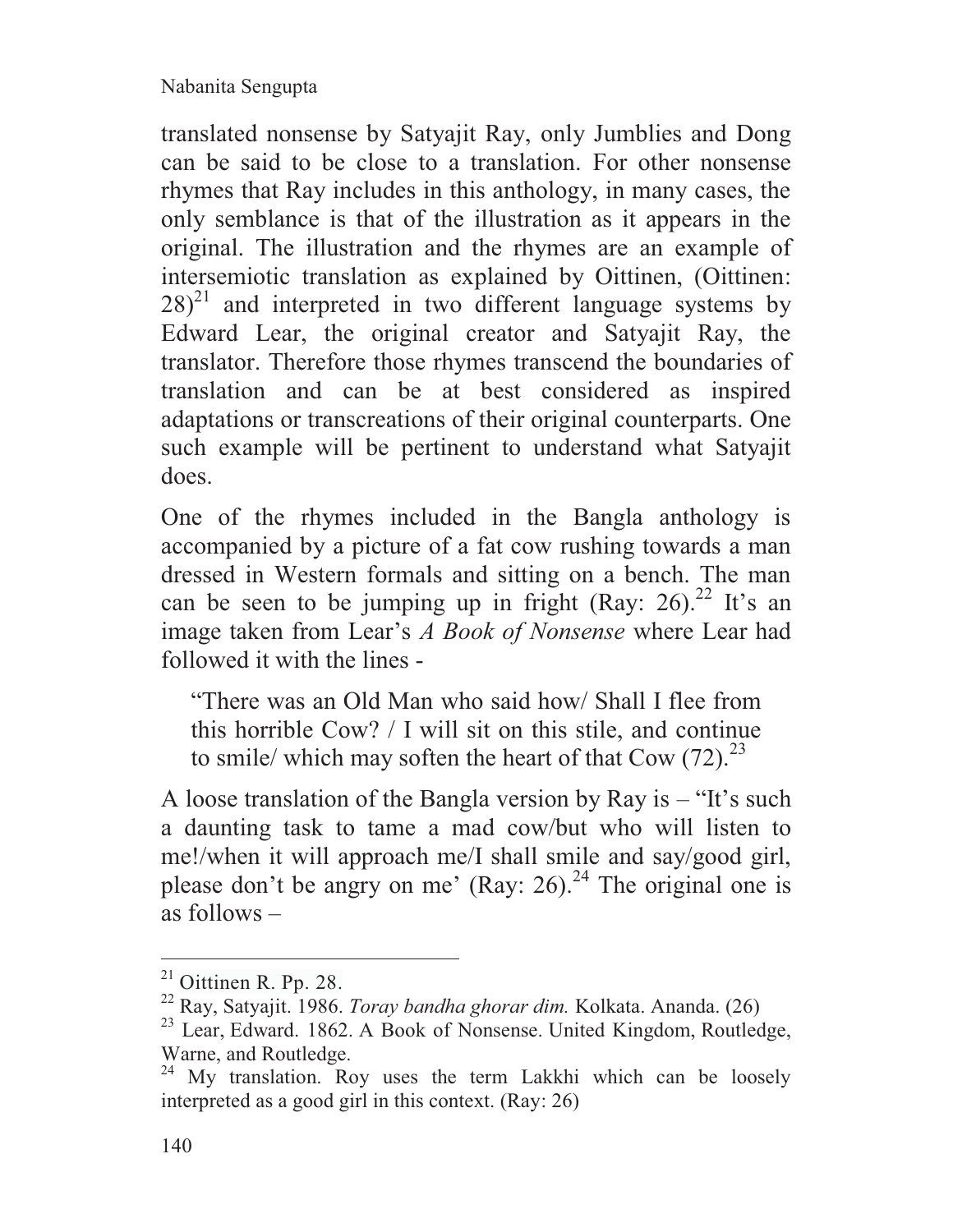*Pagla goru samlano ja jhokki, Amar kotha shunbe kono lok ki? Kache jokhon porbe ese Bolbe tare mishit hense, Amar opor raag koro na lokkhi! (26)*<sup>25</sup>

There is a considerable amount of difference between the content of the two rhymes as we can see from the above example. Similar differences and at times, even more, appear in Ray's translation or, better called as transcreation of Lear's short rhymes. As Ray himself says, "Instead of translating Lear directly, I have followed the sketches of Lear to recreate some limericks" (Ray: Preface). $2^6$  Though such wide liberties have not been taken while translating the Jumblies and Dong, there have been considerable alterations at the lexical level making the work occupy a space between translation and adaptation.

From the second half of the twentieth century, there has been a paradigm shift in translation. Hans Vermeer's 'Skopos' theory that prioritised the 'purpose' of the translation and Christian Nord's "loyalty to the initiator of the translation", focus on the "target-orientedness as the order of the day" (Tabbert:  $305$ ).<sup>27</sup> Ray's translations or adaptations give importance to the same 'target-orientedness', focussing more on the understanding of the Target Language readers. This breaks through the

 $25$  Ibid.

<sup>&</sup>lt;sup>26</sup> Ray, Preface.

 $27$  Using references from Hans Vermeer's Skopos theory and Christian Nord's concept of 'loyalty' to the initiator of the translation, Tabbert discusses the paradigm shift towards the Target Language and Target readers which is different from the previous theories that prioritized the Source Text, and their relevance in translation of children's literature, in his essay, 'Approaches to the translation of children's literature. Tabbert, R. 2002. Approaches to the translation of children's literature: a review of critical studies since 1960. *Target 14*(2), 303-351. Amsterdam: John Benjamins. Pp. 305.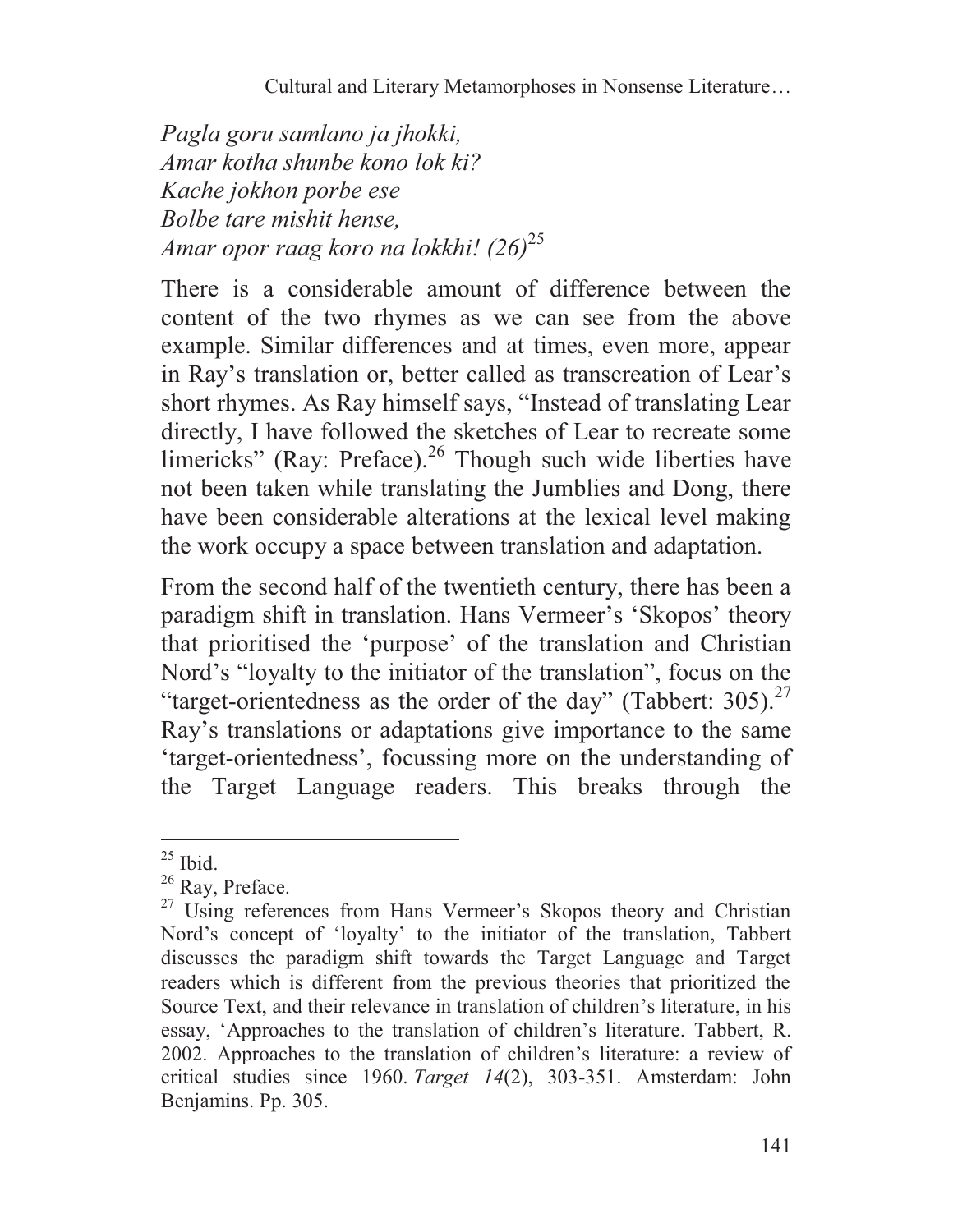hegemony of the original text and grants a kind of autonomous existence to the translated text. The goal that Venuti wanted to achieve by foreignization of the target language, particularly in the case of English language translation, is in the case of Ray achieved by its subversion. Venuti's advocacy of foreignization regarding the English translation of the foreign language text was directed towards breaking the linguistic colonialism of English in the postcolonial context  $(20)^{28}$  By employing 'domestication', Ray's interpretation and adaptation of Western nonsense rhymes do the same. In a postcolonial world of the nineteenth century, skewed heavily in favour of the European languages, Ray's strategy of domestication is certainly a means of the colonies striking back. It prioritises the indigenous readers' pleasure and offers to them a variant of a foreign text to which they can easily relate. The "cultural intervention" that Venuti calls for, to be "pitched against English-language nations and the unequal cultural exchanges in which they engage their global others"  $(20)^{29}$  is achieved here by the domestication strategy in translating these rhymes so steeped in English linguistic, social and cultural traditions. Yet this is also not the domestication that Nida calls for, not that factor "which unites mankind", "the transcendental concept of humanity which remains unchanged over time and space"  $(22)$ .<sup>30</sup> Instead, it is a way of underlining the variance, pointing at the cultural differences by making suitable and required changes to suit the understanding of a group of readers who may or may not be initiated to the Source Language. The concern here is to recreate the nonsense for the Bangla language readers in the same way as Lear does for his English audience. That can only be attained by a certain

<sup>28</sup> Venuti, Lawrence. !995. *The Translator's Invisibility.* London, Routledge. Pp.20.

 $^{29}$  Ibid.

<sup>30</sup> Ibid. Pp. 22.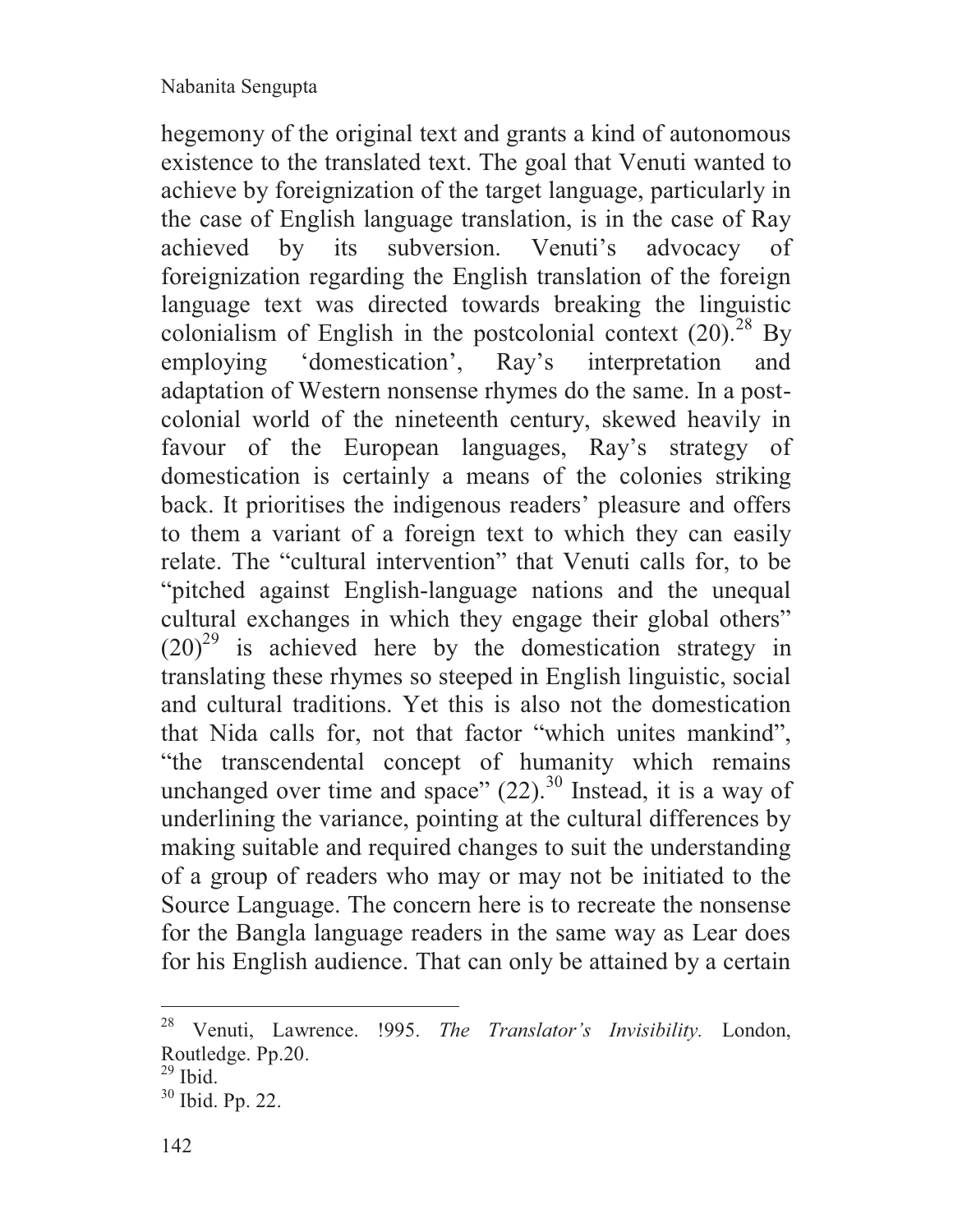amount of domestication of the foreign text, keeping the characteristics of the target language in mind.

The Bangla versions of both the rhymes, The Jumblies and Dong retain the plot of the original to a large extent. The Jumblies of Lear and Papanguls of Ray embark on a fantastical voyage on a sieve (*chhakni* in Bangla) and the poem talks about their experiences in general. Similarly, Dong in both languages has a long nose that is illumined at its end. In both versions of the poem, he suffers from heartbreak because the Jumbli/Papangul girl has left him.

And above the wail of the Chimp and Snipe You may hear the squeak of his plaintive pipe While ever he seeks but seeks in vain To meet with his Jumbly Girl again; Lonely and wild — all night he goes, — The Dong with a luminous Nose! $31$ 

These lines in the Bangla version by Satyajit Ray are as  $follows -$ 

*Dong er korun banshi Chhapiye othe bongiboner bandorgulor hanshi, Banshir sur e dong chole jaye geye – 'kothay gelo, kothay amar papanguler meye?' Maajh raatete Dong ke jara dekhe Chhater upor theke Sabai mile chenchiye tara bole – 'oi dekho Dong! Dong gelo oi chole! Oi je ghashe, oi o pashe Dong, Naaker dogay jhilik mara song.'* (21)<sup>32</sup>

 $31$  The poem has been taken from

https://www.poetryfoundation.org/poems/44603/the-dong-with-a-luminousnose

<sup>32</sup> Ray, Satyajit. 1986. *Toray bandha ghorar dim.* Kolkata. Ananda. Pp.21.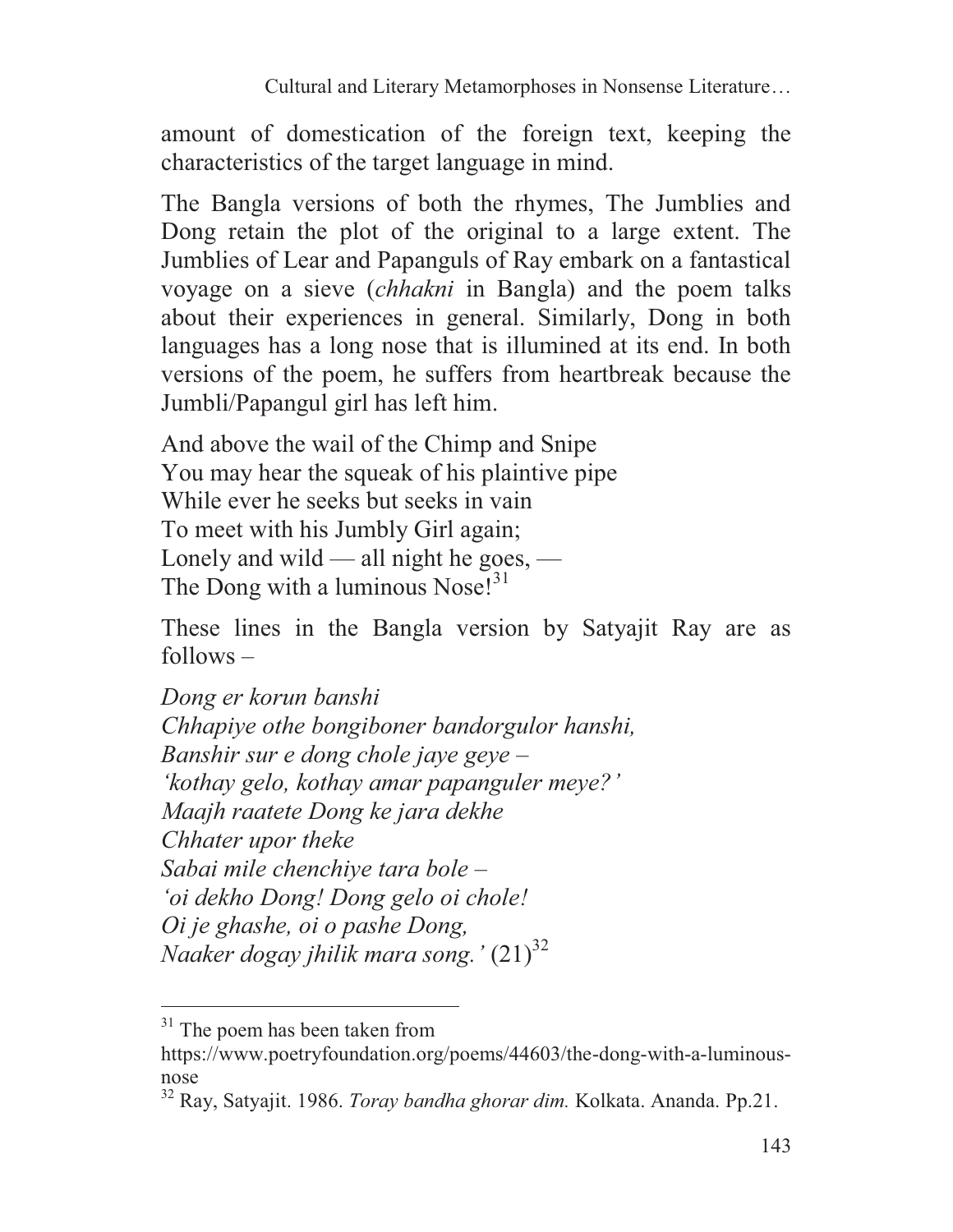The illustrations, a part of the intersemiotic translation, are left unchanged too. However, several changes take place during the process of translation or transcreation. The places mentioned in Lear's rhymes and limericks are mostly fantastical. They play an important role in adding to the stylistics of the poems as well as to deliberately render them completely in the realm of absurd by not associating them with any place in the real world. Yet the sounds of the words are very important here, their auditory quality adds to the enjoyment of the rhymes. So in Ray's translation, 'Timballo' becomes *Patkeliya* but 'Hills of the Chankly' bore remains *Changly pahar* (Changly hills). In Dong's translation similarly, 'Zemmery Fidd' becomes *Jamjamary ghaat* in Bangla while 'Gromboolian plain' becomes the village of *Ghumbhulia* (*Ghumbhuliar Gram*). The names of the places at times differ completely and at other times resonate with the original. But in both cases, it does not affect the mood, meaning, or tone of the text. One of the reasons is the fantastical origin of such names.

Translation of names of food items is another challenge that Ray faces in his *Papangul* poem. Food, as we know, is an important cultural construct and exact counterparts are often not available in the target language. One of the tools that translators use is to retain the original name of the food with a gloss or a footnote or an endnote. That is one of the standard procedures for prose translation. In verse translation, meter and rhythm play an important role in determining the vocabulary. Since Ray's translation or Jumblies as Papangul has been an attempt to recreate the genre, tone, style, and ambience of the original, cranberry tart of Jumblies can easily become *pauruti*  or loaf bread, and 'forty bottles of Ring-bo-ree' is translated as *rang beranga paani* (multi-coloured water). Instead of 'stilton cheese', there is a mention of *dhakai bakkharkhani.* While Stilton cheese is a typically English cheese, easily identifiable by the target readers of Lear, *bakharkhani* too is an indigenous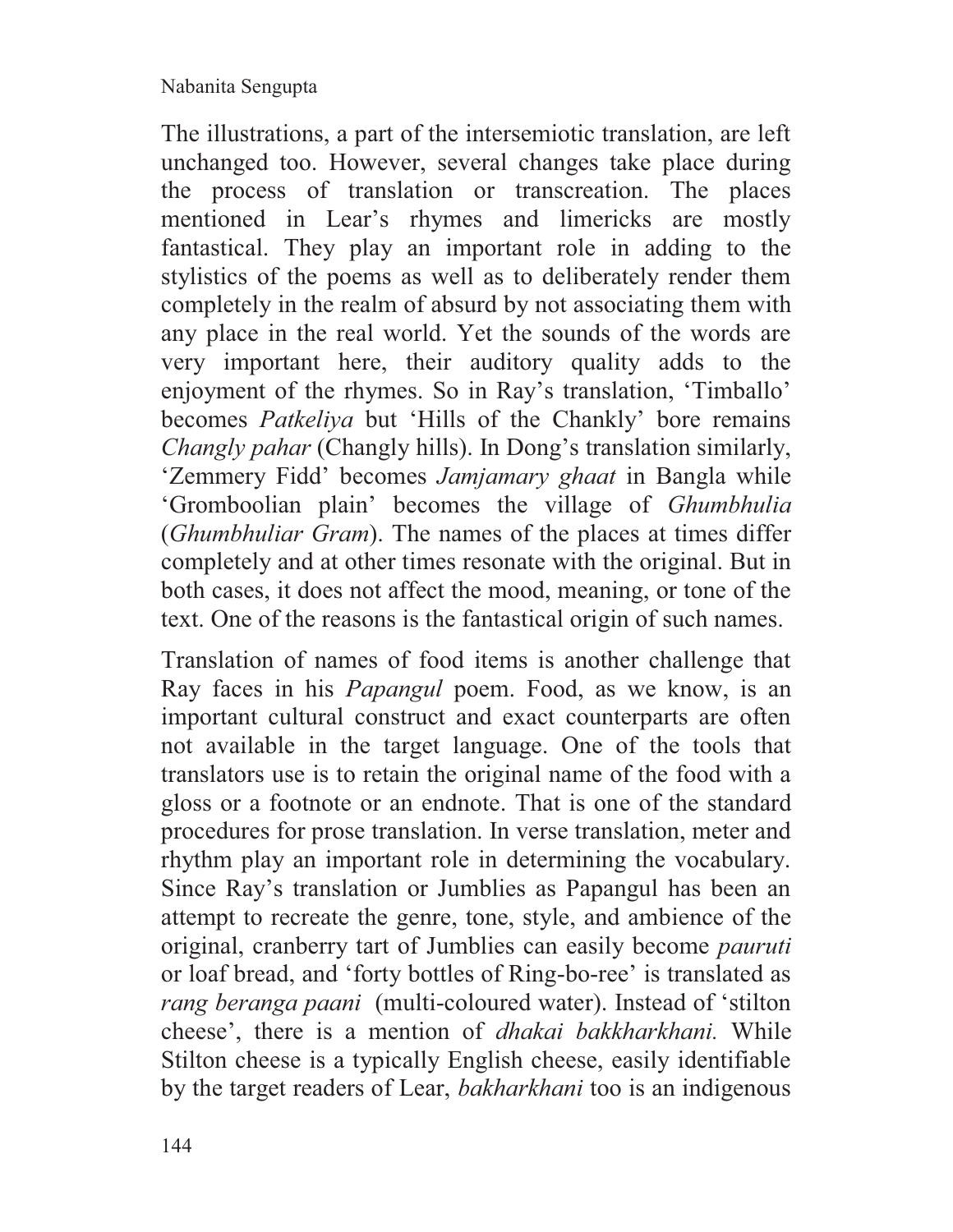flatbread that has a popular presence in the cuisine of Bengal, particularly Dhaka. Since cheese was alien to Indian cuisine in a pre-globalisation world, Ray substitutes it by finding another food item that is popular and associated with the name of a place – Stilton, a village now in Cambridgeshire is replaced by Dhaka, the present capital of Bangladesh.

An interesting element that Satyajit Ray inserts in his first two parts of the *Papangul* rhyme, which is absent from the original is the mention of the eastern wind. Eastern wind or the easterlies play an important role in the climate of India and that adds to the cultural embeddedness of the poem, rooting it more in the Target Language culture. Another example of such cultural rootedness is the use of the words '*dhong'* and *'shong'*  in association with Dong. While the three words make excellent rhyming lines, they also have a very deep-set cultural association, which any Bengali reader will be able to identify. Both the words are untranslatable in another language. The dictionary meaning of 'shong' is clown, or buffoon or a jester, but the word has a much wider import in the colloquial sphere that goes beyond its lexicographic record. The word *dhong* is more difficult to translate, incorporating a range of meanings from style, manner, diffidence, and much more. It is a word that is also very popularly used in a slightly derogatory manner for an unacceptable or disliked mannerism. None of these is present in the original rhyme by Lear. But what they do, when used in the Bangla adaptation is that they endear the figure of Dong to the Bengali readers. In terms of faithfulness to the original, it can be argued whether such addition was at all required. Ray keeps space for taking such liberties by saying that his poems are based on the originals. He uses the Bengali term *obolombone* which means based on and not *anubaad*  which would have meant translation. Yet the poems remain close to the original in their overall narration and meanings.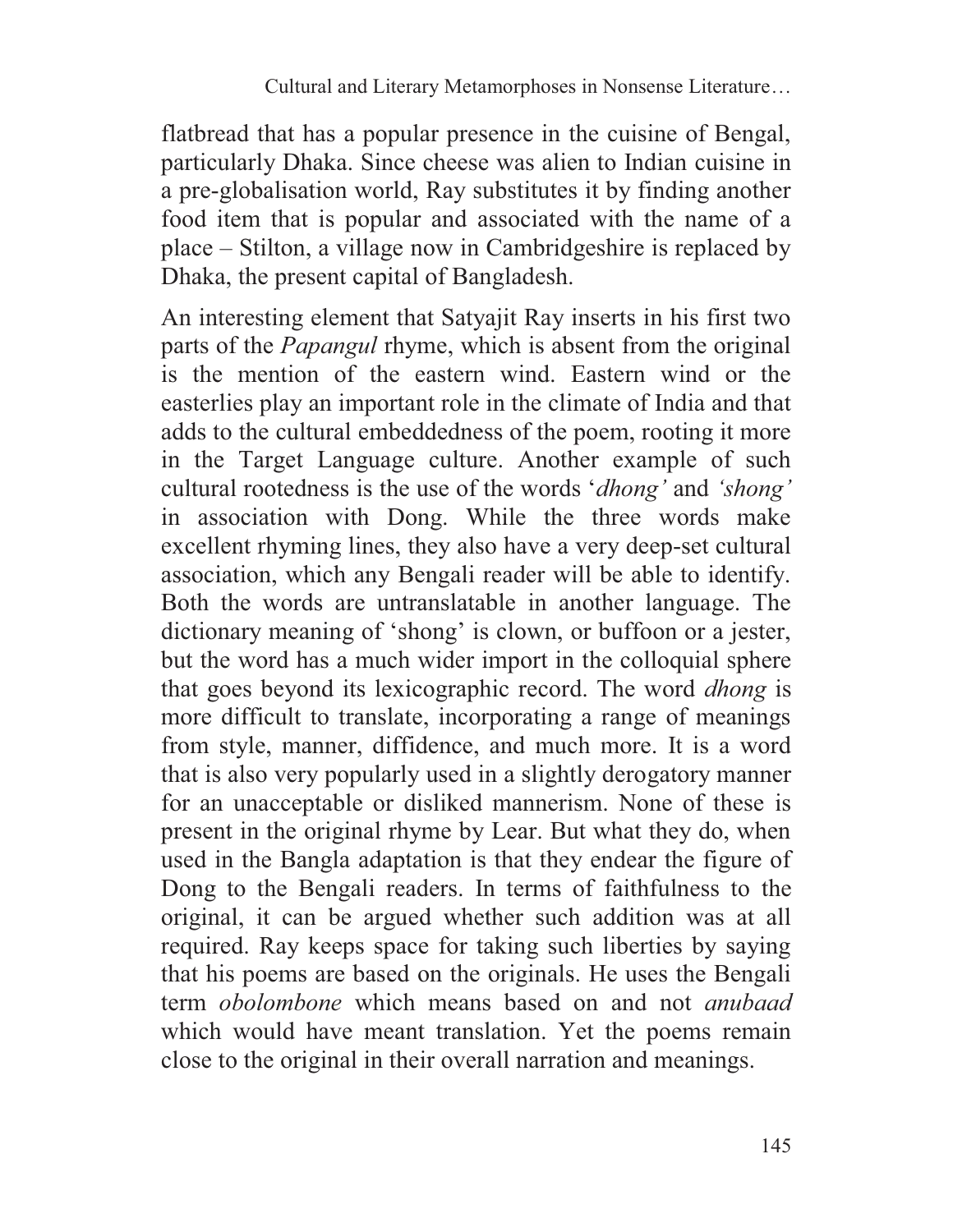These discussions of degrees of linguistic faithfulness and diversion as found in the Bangla versions of the considered rhymes steer us towards looking at adaptation as a form of translation in these cases. In absence of an exact counterpart for certain words, phrases, moods, etc in the Target Language, Ray substitutes them with those which his readers would find easy to connect with. He follows the tradition of adaptation as defined by Bastin and also adheres to the tradition of prioritising the Target readers while translating for children, as discussed above. This becomes significant while translating for children as, "the question of the receivers' (supposed) needs gains an even greater significance. The translation and illustration of children's literature are influenced by the creator's way of understanding childhood, the child images prevailing in societies, as well as the translators' and illustrators' individual child images" (Oittinen:  $16<sup>33</sup>$ . In the postcolonial context of understanding, images of childhood cannot be universal. A plurality of culture means multiple constructions of childhood and "child images". Ray interprets child's understanding and association according to his conception of "child images" and makes the necessary adaptations in his translation for his target readers.

# **Conclusion**

Uday Narayan Singh, in his discussion of the English translation of Sukumar Ray's *Ha-ja-ba-ra-la* mentions both semantic and structural losses because of the inherent difference between the source and the target languages. Among many examples, he talks about the translation of *chandrabindu* (indicative of the nasal sound in Bangla) as a semicolon – a punctuation mark. Both are widely different yet in lack of a proper counterpart for *chandrabindu, the*  semicolon is used. He also talks about certain structural

<sup>33</sup> Oittinen R. Pp. 16.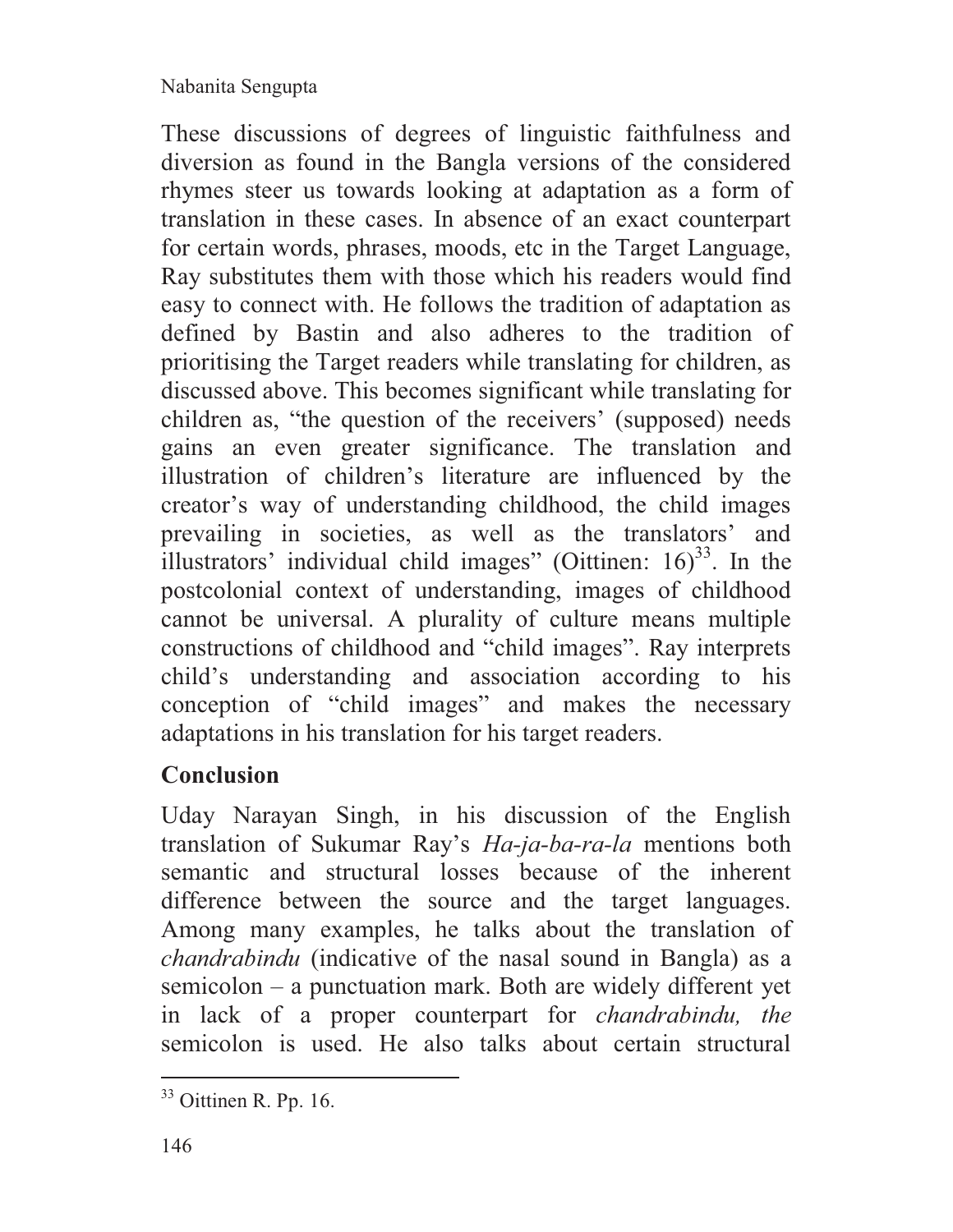changes opted for, by the translator. How much of these are required and how much is not remains a question. He says that the translator is caught in a tension between the "acts of overtranslation and under-translation"  $(105-06, 109)^{34}$ . While analysing Satyajit Ray's translation of Lear's rhymes, we face the same concerns regarding the extent to which the changes are required. A reader with access to both languages can easily identify these gaps. But translations are done for that community of target readers who do not have access to the source language. To those readers then, these rhymes stand on their own merit. Yet, somewhere they also bring the foreign authors close to the target language reader, in this case, by introducing them to a set of illustrations and verses that had their origin in the English language and culture. The loss and gain in translation remain a debatable issue as old as the discipline. The extent of alteration or diversion from the original text in the translation also differs from one instance to another. The reason behind the task undertaken determines the extent of faithfulness or lack of it. Though there was the *Abol Tabol* composed by Sukumar Ray already existing before *Toray Bandha Ghorar Dim,* Bangla nonsense rhymes, following the tradition of Caroll and Lear in English, were limited to that single anthology till then. Ray's work extended the corpus of this genre. Satyajit Ray intended to give his young readers an experience of the nonsense rhymes. Therefore, he chose to domesticise the foreign elements to make the rhymes fit for his target audience's comprehension and enjoyment. These may not be considered as the best translations of Lear's verses in Bengali, there have been many more later attempts; nonetheless, they are important for continuing the literary and cultural exchanges between two languages. In *Toray Bandha Ghorar Dim*, Satyajit has

<sup>34</sup> Singh, Uday Narayan. 2010. *Translation as growth: Towards a theory of language development.* Delhi. Pearsons. Pp.105-6, 109.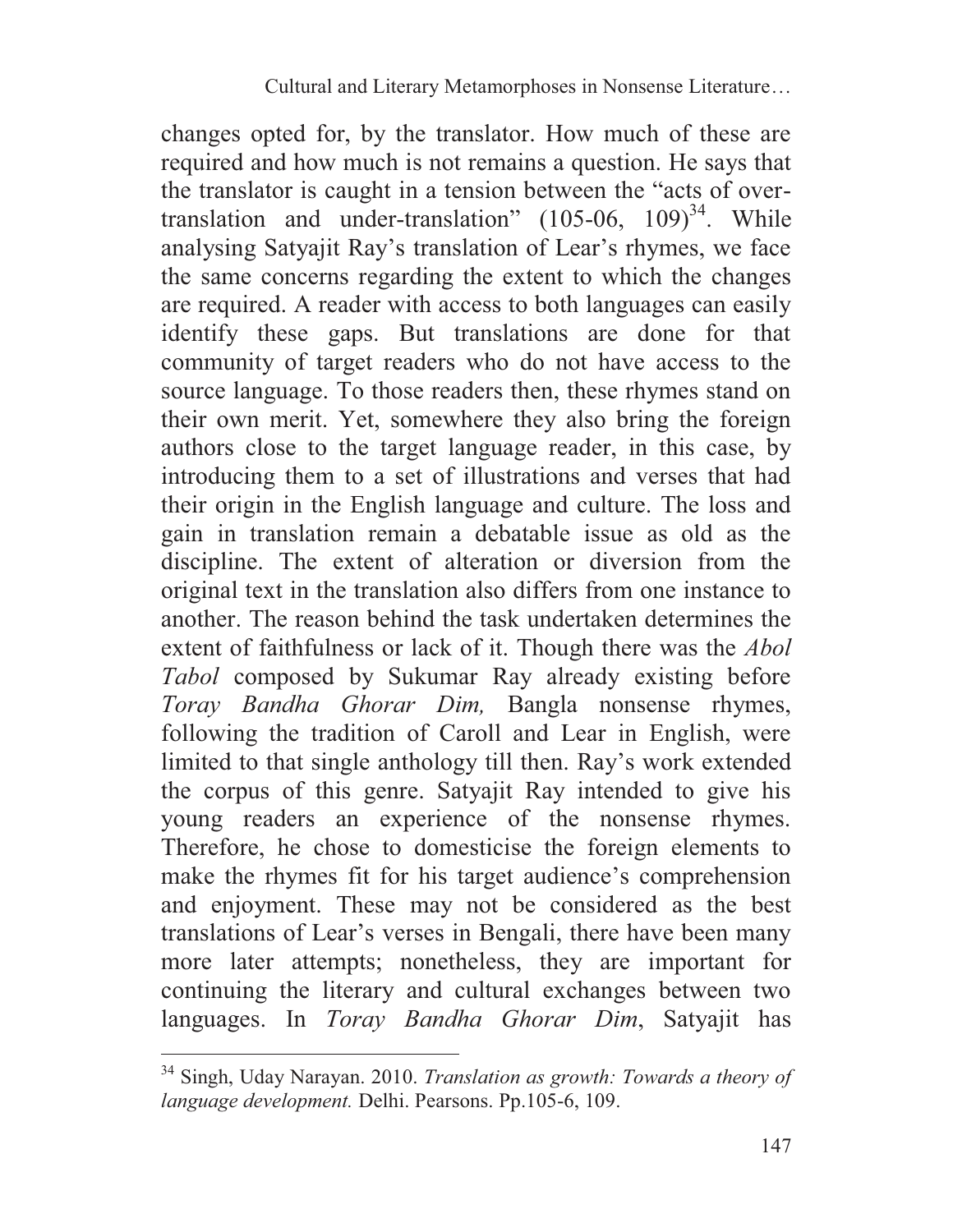transcreated a world of possibilities, paving the road for future nonsense rhymes in Bangla as well as in translation.

## **References**

- BAKER, MONA; & SALDANHA, GABRIELA. (eds.). 2008 *Routledge Encyclopedia of Translation Studies*, 2nd ed. London: Routledge.
- BANERJEE, ISHITA. 2018. Hybridism, Humour and Alternative Possibility: Negotiating Identity in Sukumar Ray's Literary Nonsense. *Postcolonial Interventions: An Interdisciplinary Journal of Postcolonial Studie,* 3(2). 102–126. http://doi.org/10.5281/zenodo.2567103
- BASSNETT, SUSAN. 1980. *Translation Studies*. London: Methuen.
- BASTIN, G. L. 2021. Adaptation, the Paramount Communication Strategy. *Linguaculture*, 5 (1).73-88. doi:10.1515/lincu-2015-0013.
- CARUS, M. 1980. Translation and Internationalism in Children's literature. *Child Lit Educ* 11, 171–179. Retrieved from https://doi.org/10.1007/BF01130847
- DYBIEC-GAJER JOANNA, RIITTA OITTINEN & MAŁGORZATA, KODURA. 2020. *Negotiating Translation and Transcreation of Children's Literature: From Alice to the Moomins.*  Poland: Springer.
- HEYMAN, M. 2007. *The Tenth Rasa: An Anthology of Indian Nonsense*. India: Penguin Books.
- LEAR, EDWARD. 2019. *The Jumblies, and Other Nonsense Verses*. Frederick Warne and Co Ltd. London, New Yark.
- LEAR, EDWARD. 1862. A Book of Nonsense. London: Routledge.
- LEAR, EDWARD. 1877. *Laughable Lyrics: A Fourth Book of Nonsense Poems, Songs, Botany, Music, & c.* London: Robert John Bush. Retreived from https://rpo.library.utoronto.ca/content/dong-luminous-nose